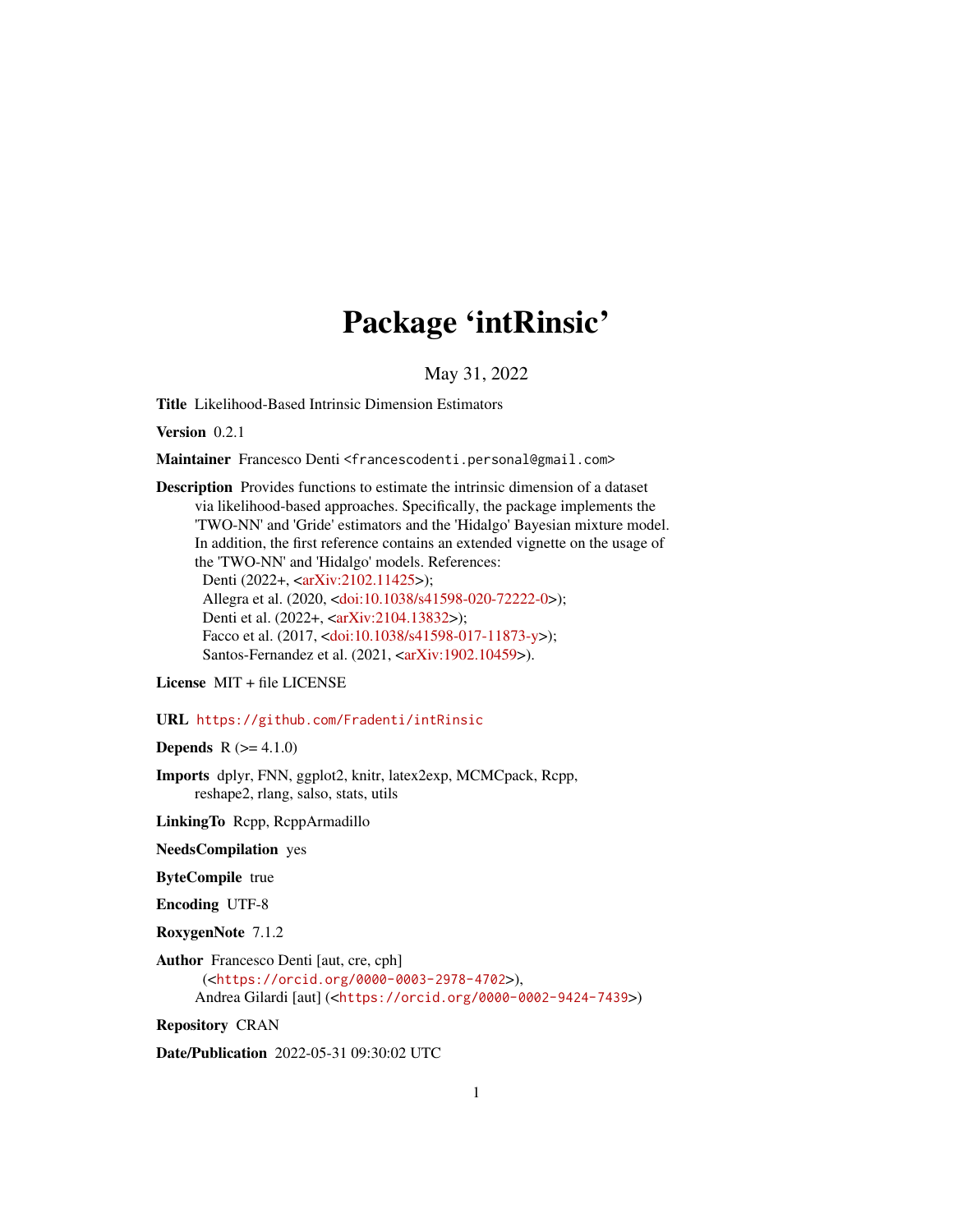# <span id="page-1-0"></span>R topics documented:

|  | -6                                         |
|--|--------------------------------------------|
|  | $\overline{4}$                             |
|  | $\overline{\phantom{a}}$<br>$\overline{4}$ |
|  |                                            |

<span id="page-1-1"></span>autoplot.gride\_bayes *Plot the simulated MCMC chains*

# Description

Use this method without the .gride\_bayes suffix. It display the traceplots of the chains generated with Metropolis-Hasting updates to visually assess mixing and convergence. Alternatively, it is possible to plot the posterior density.

# Usage

```
## S3 method for class 'gride_bayes'
autoplot(
 object,
  traceplot = FALSE,
 title = "Bayesian Gride - Posterior distribution",
  ...
\mathcal{L}
```

| object | object of class gride_bayes. It is obtained using the output of the gride func- |
|--------|---------------------------------------------------------------------------------|
|        | tion when method $=$ "bayes".                                                   |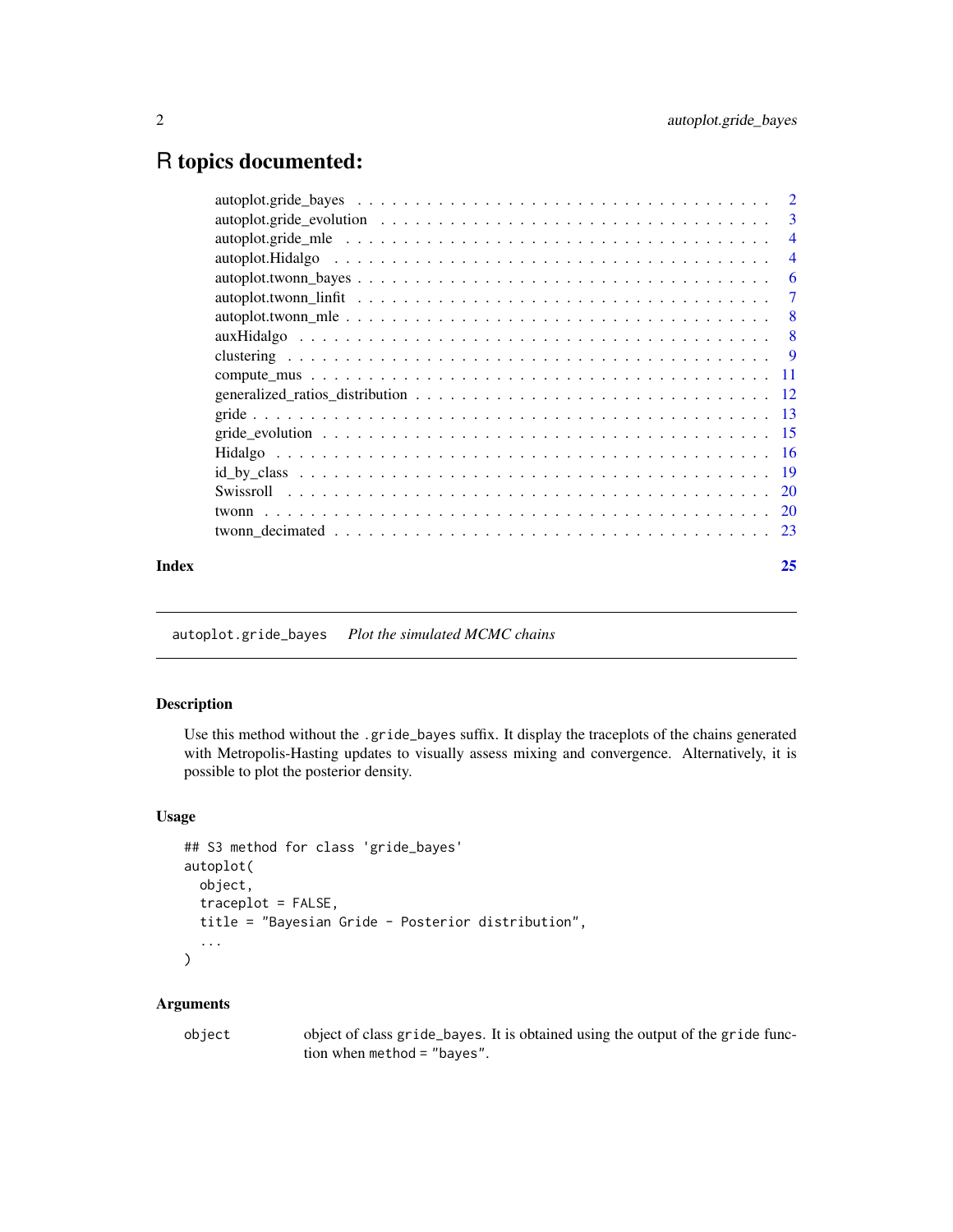<span id="page-2-0"></span>

| traceplot | logical. If FALSE, the function returns a plot of the posterior density. If TRUE, the<br>function returns the traceplots of the MCMC used to simulate from the posterior<br>distribution. |
|-----------|-------------------------------------------------------------------------------------------------------------------------------------------------------------------------------------------|
| title     | optional string to display as title.                                                                                                                                                      |
| .         | other arguments passed to specific methods.                                                                                                                                               |

object of class [ggplot](#page-0-0). It could represent the traceplot of the posterior simulations for the Bayesian Gride model (traceplot = TRUE) or a density plot of the simulated posterior distribution (traceplot  $=$  FALSE).

# See Also

#### [gride](#page-12-1)

Other autoplot methods: [autoplot.Hidalgo\(](#page-3-1)), [autoplot.twonn\\_bayes\(](#page-5-1)), [autoplot.twonn\\_linfit\(](#page-6-1)), [autoplot.twonn\\_mle\(](#page-7-1))

autoplot.gride\_evolution

*Plot the evolution of* Gride *estimates*

# Description

Use this method without the .gride\_evolution suffix. It plots the evolution of the id estimates as a function of the average distance from the furthest NN of each point.

# Usage

```
## S3 method for class 'gride_evolution'
autoplot(object, title = "Gride Evolution", ...)
```
# Arguments

| object                  | an object of class gride_evolution.                    |
|-------------------------|--------------------------------------------------------|
| title                   | an optional string to customize the title of the plot. |
| $\cdot$ $\cdot$ $\cdot$ | other arguments passed to specific methods.            |

# Value

object of class [ggplot](#page-0-0). It displays the the evolution of the Gride maximum likelihood estimates as a function of the average distance from n2.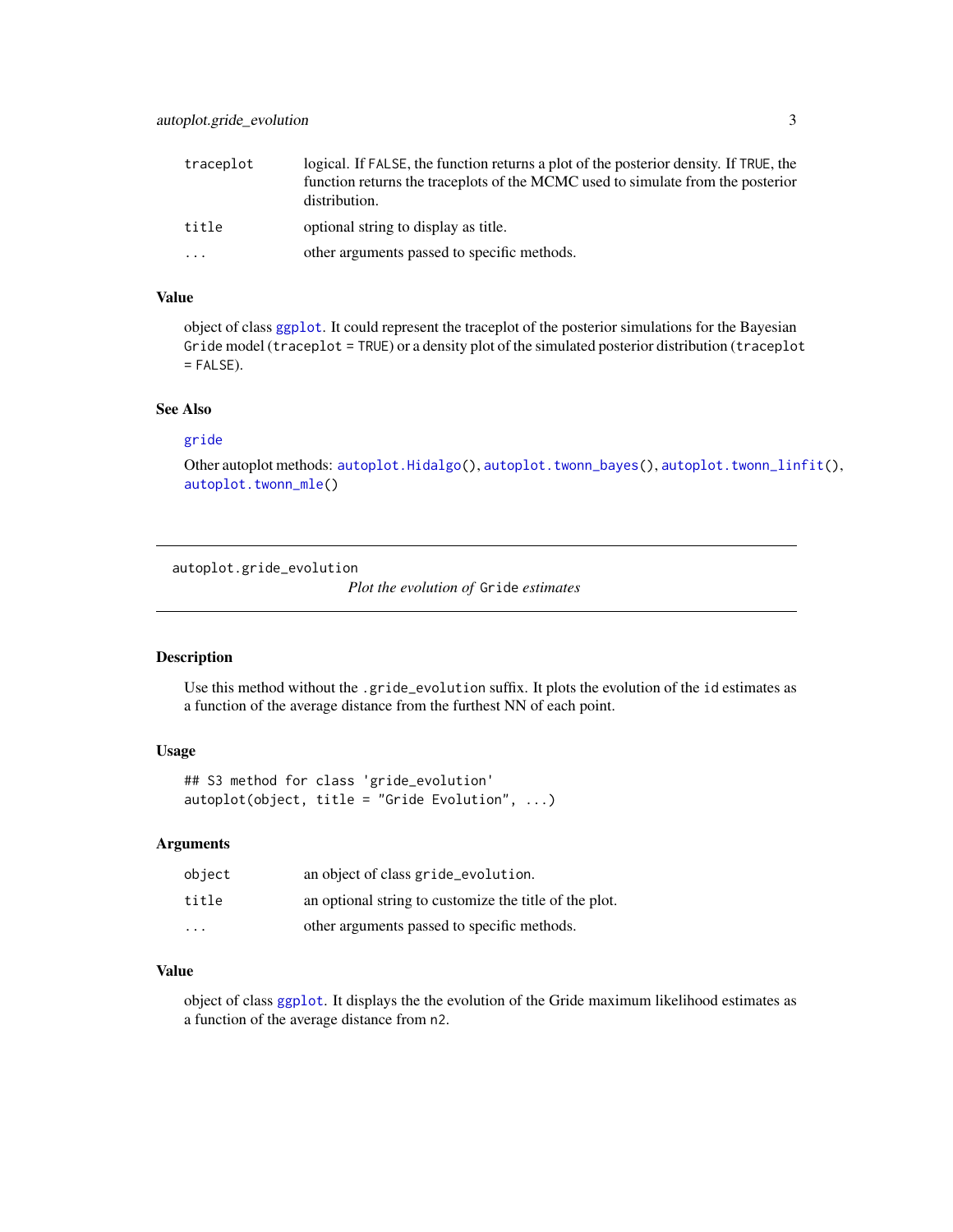<span id="page-3-0"></span>autoplot.gride\_mle *Plot the simulated bootstrap sample for the MLE* Gride

# Description

Use this method without the .gride\_mle suffix. It display the density plot of sample obtained via parametric bootstrap for the Gride model.

#### Usage

```
## S3 method for class 'gride_mle'
autoplot(object, title = "MLE Gride - Bootstrap sample", ...)
```
# Arguments

| object    | object of class gride _mle. It is obtained using the output of the gride function<br>when $method = "mle".$ |
|-----------|-------------------------------------------------------------------------------------------------------------|
| title     | title for the plot.                                                                                         |
| $\ddotsc$ | other arguments passed to specific methods.                                                                 |

# Value

object of class [ggplot](#page-0-0). It displays the density plot of the sample generated via parametric bootstrap to help the visual assessment of the uncertainty of the id estimates.

# See Also

[gride](#page-12-1)

<span id="page-3-1"></span>autoplot.Hidalgo *Plot the output of the* Hidalgo *function*

# Description

Use this method without the .Hidalgo suffix. It produces several plots to explore the output of the Hidalgo model.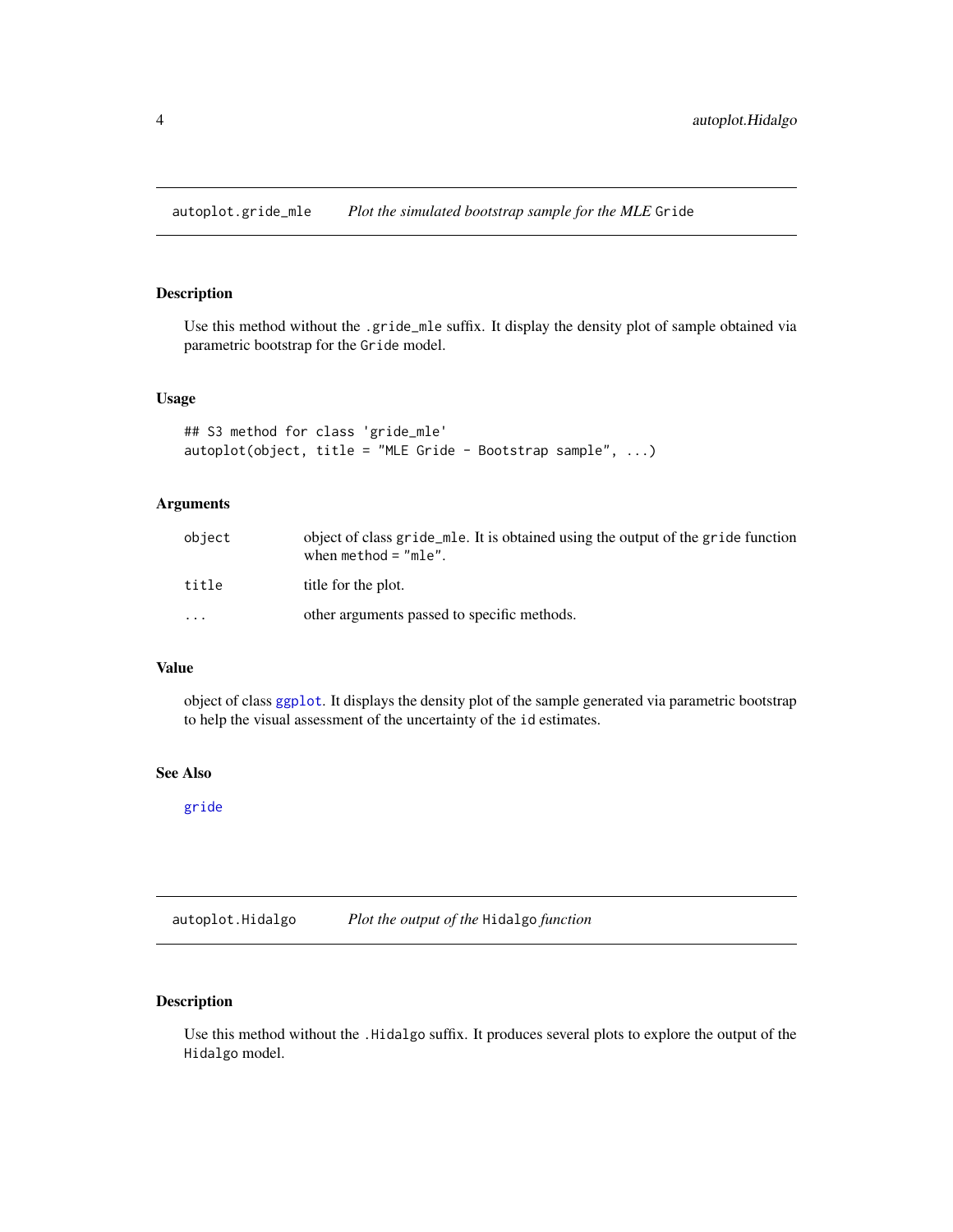# <span id="page-4-0"></span>autoplot.Hidalgo 5

# Usage

```
## S3 method for class 'Hidalgo'
autoplot(
  object,
  type = c("raw_chains", "point_estimates", "class_plot", "clustering"),
  class_plot_type = c("histogram", "density", "boxplot", "violin"),
  class = NULL,
 psm = NULL,
  clust = NULL,
  title = NULL,
  ...
)
```
# Arguments

| object          | object of class Hidalgo, the output of the Hidalgo() function.                                                                                                      |  |
|-----------------|---------------------------------------------------------------------------------------------------------------------------------------------------------------------|--|
| type            | character that indicates the type of plot that is requested. It can be:                                                                                             |  |
|                 | "raw_chains" plot the MCMC and the ergodic means NOT corrected for label<br>switching;                                                                              |  |
|                 | "point_estimates" plot the posterior mean and median of the id for each ob-<br>servation, after the chains are processed for label switching;                       |  |
|                 | "class_plot" plot the estimated id distributions stratified by the groups spec-<br>ified in the class vector;                                                       |  |
|                 | "clustering" plot the posterior coclustering matrix. Rows and columns can<br>be stratified by and external class and/or a clustering solution.                      |  |
| class_plot_type |                                                                                                                                                                     |  |
|                 | if type is chosen to be "class_plot", one can plot the stratified id estimates<br>with a "density" plot or a "histogram", or using "boxplots" or "violin"<br>plots. |  |
| class           | factor variable used to stratify observations according to their the idestimates.                                                                                   |  |
| psm             | posterior similarity matrix containing the posterior probability of coclustering.                                                                                   |  |
| clust           | vector containing the cluster membership labels.                                                                                                                    |  |
| title           | character string used as title of the plot.                                                                                                                         |  |
| $\cdots$        | other arguments passed to specific methods.                                                                                                                         |  |

#### Value

a [ggplot2](#page-0-0) object produced by the function according to the type chosen. More precisely, if

- method = "raw\_chains" The functions produces the traceplots of the parameters d\_k, for k=1...K. The ergodic means for all the chains are superimposed. The K chains that are plotted are not post-processed. Ergo, they are subjected to label switching;
- method = "point\_estimates" The function returns two scatterplots displaying the posterior mean and median id for each observation, after that the MCMC has been postprocessed to handle label switching;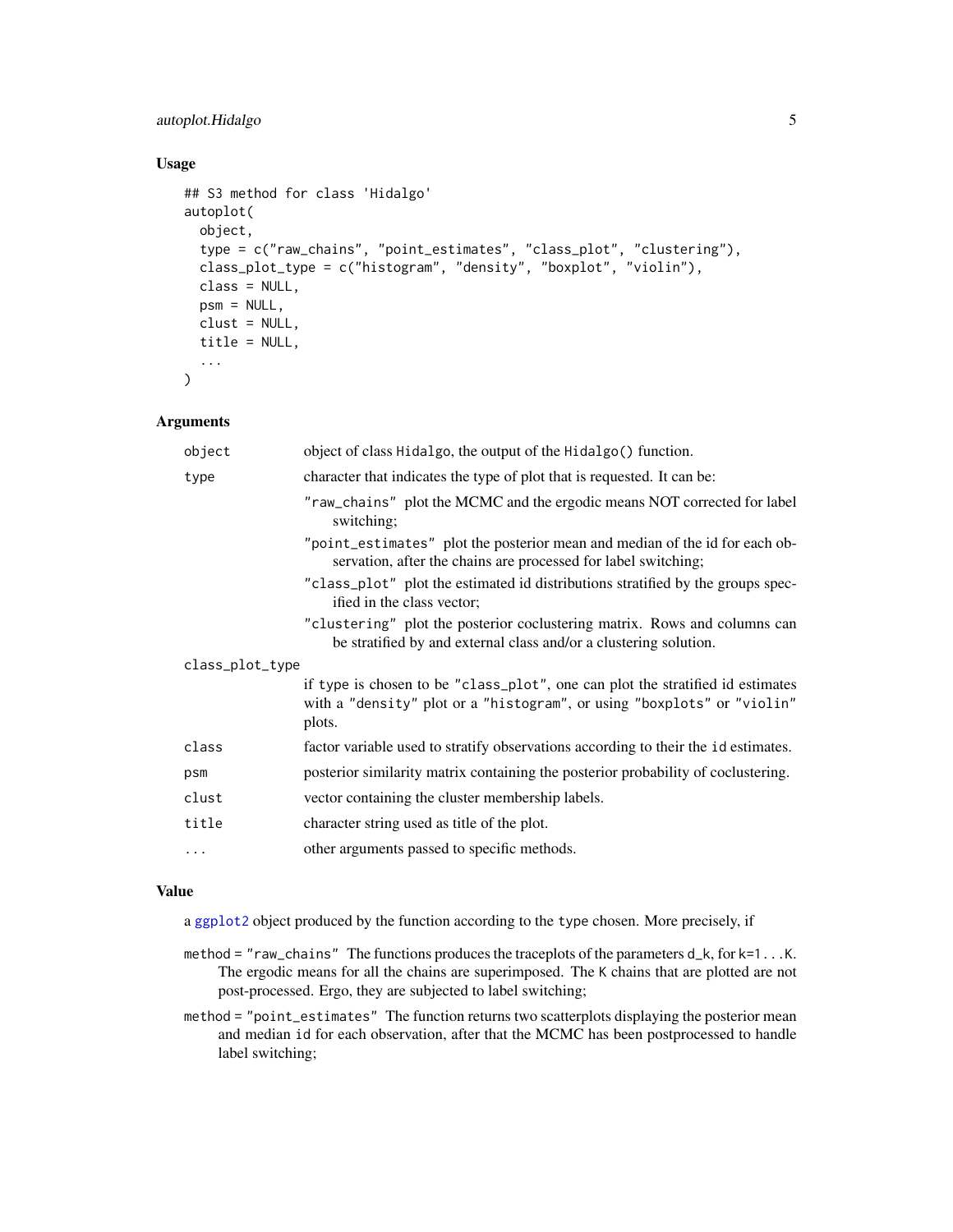- <span id="page-5-0"></span>method = "class\_plot" The function returns a plot that can be used to visually assess the relation between the posterior id estimates and an external, categorical variable. The type of plot varies according to the specification of class\_plot\_type, and it can be either a set of boxplots or violin plots, or a collection of overlapping densities or histograms;
- method = "clustering" The function displays the posterior similarity matrix, to allow the study of the clustering structure present in the data estimated via the mixture model. Rows and columns can be stratified by and external class and/or a clustering structure.

# See Also

#### [Hidalgo](#page-15-1)

Other autoplot methods: [autoplot.gride\\_bayes\(](#page-1-1)), [autoplot.twonn\\_bayes\(](#page-5-1)), [autoplot.twonn\\_linfit\(](#page-6-1)), [autoplot.twonn\\_mle\(](#page-7-1))

<span id="page-5-1"></span>autoplot.twonn\_bayes *Plot the output of the* TWO-NN *model estimated via the Bayesian approach*

# Description

Use this method without the .twonn\_bayes suffix. The function returns the density plot of the posterior distribution computed with the bayes method.

#### Usage

```
## S3 method for class 'twonn_bayes'
autoplot(
 object,
 plot_low = 0,
 plot_upp = NULL,
 by = 0.05,
  title = "Bayesian TWO-NN",
  ...
\lambda
```

| object   | object of class twonn_bayes, the output of the twonn function when method =<br>"bayes". |
|----------|-----------------------------------------------------------------------------------------|
| plot_low | lower bound of the interval on which the posterior density is plotted.                  |
| plot_upp | upper bound of the interval on which the posterior density is plotted.                  |
| by       | step-size at which the sequence spanning the interval is incremented.                   |
| title    | character string used as title of the plot.                                             |
| .        | other arguments passed to specific methods.                                             |
|          |                                                                                         |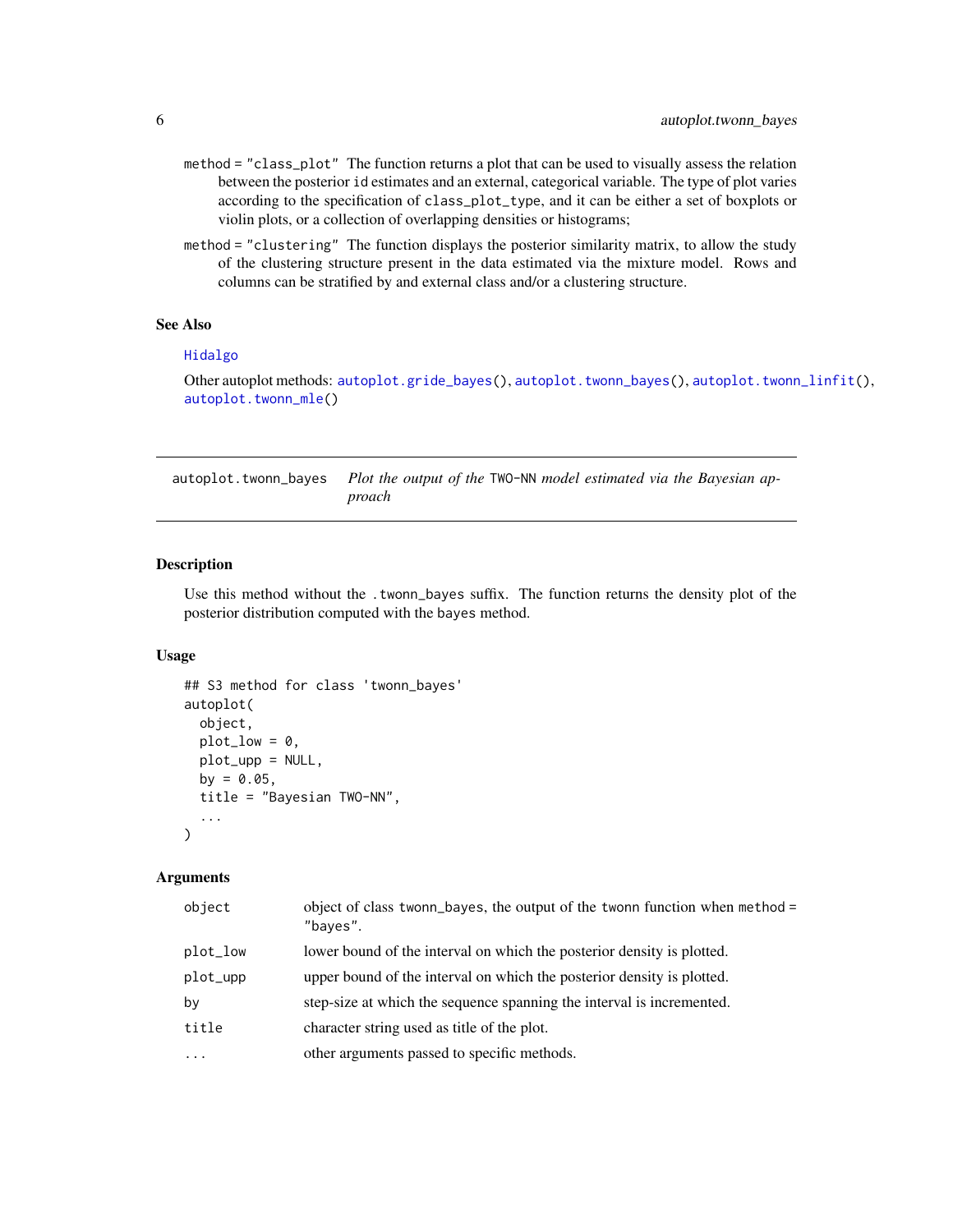<span id="page-6-0"></span>[ggplot2](#page-0-0) object displaying the posterior distribution of the intrinsic dimension parameter.

# See Also

#### [twonn](#page-19-1)

Other autoplot methods: [autoplot.Hidalgo\(](#page-3-1)), [autoplot.gride\\_bayes\(](#page-1-1)), [autoplot.twonn\\_linfit\(](#page-6-1)), [autoplot.twonn\\_mle\(](#page-7-1))

<span id="page-6-1"></span>autoplot.twonn\_linfit *Plot the output of the* TWO-NN *model estimated via least squares*

# Description

Use this method without the .twonn\_linfit suffix. The function returns the representation of the linear regression that is fitted with the linfit method.

#### Usage

```
## S3 method for class 'twonn_linfit'
autoplot(object, title = "TWO-NN Linear Fit", ...)
```
# Arguments

| object   | object of class twonn_linfit, the output of the twonn function when method =<br>"linfit". |
|----------|-------------------------------------------------------------------------------------------|
| title    | string used as title of the plot.                                                         |
| $\cdots$ | other arguments passed to specific methods.                                               |

#### Value

a [ggplot2](#page-0-0) object displaying the goodness of the linear fit of the TWO-NN model.

# See Also

#### [twonn](#page-19-1)

Other autoplot methods: [autoplot.Hidalgo\(](#page-3-1)), [autoplot.gride\\_bayes\(](#page-1-1)), [autoplot.twonn\\_bayes\(](#page-5-1)), [autoplot.twonn\\_mle\(](#page-7-1))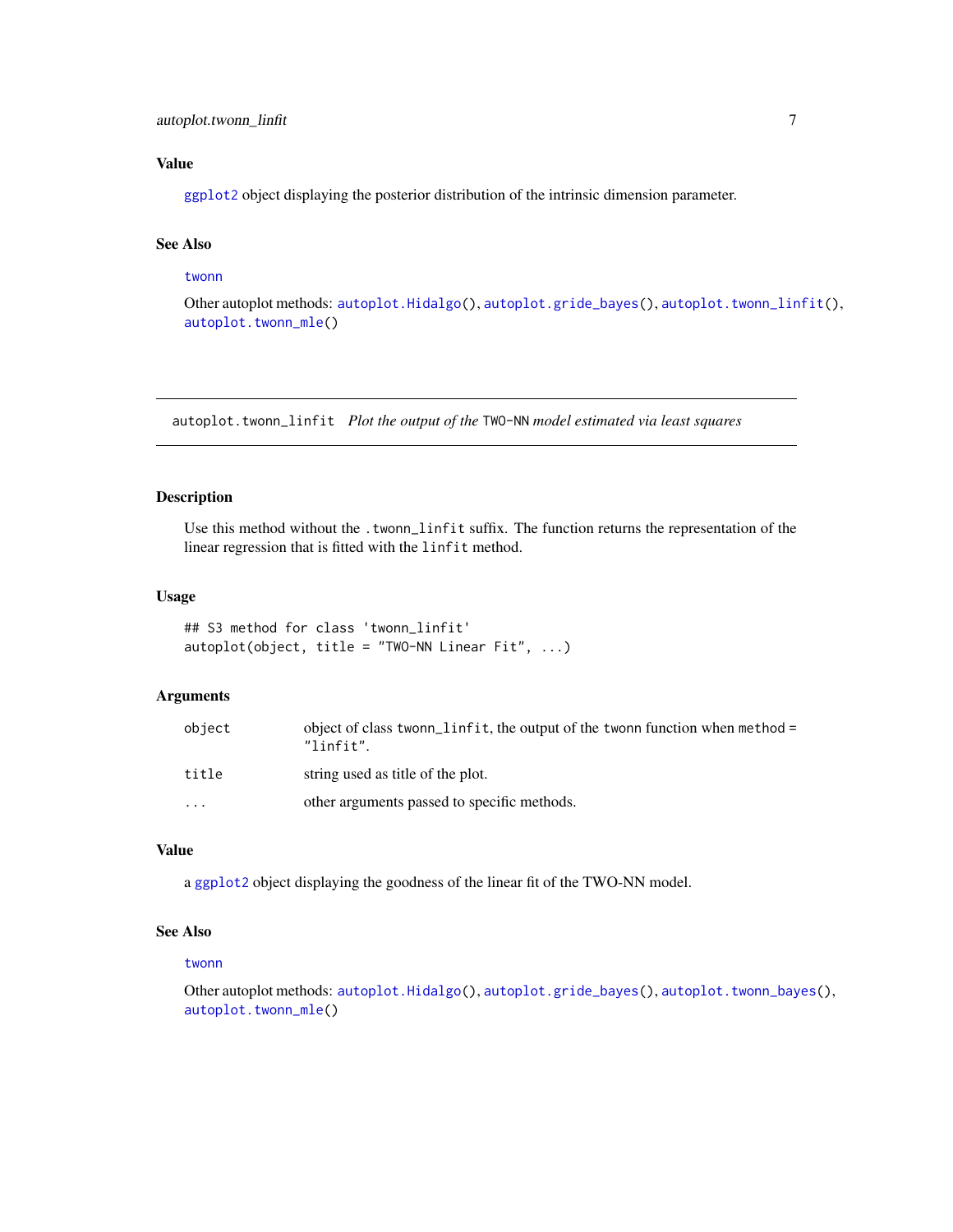<span id="page-7-1"></span><span id="page-7-0"></span>

# Description

Use this method without the . twonn\_mle suffix. The function returns the point estimate along with the confidence bands computed via the mle method.

# Usage

```
## S3 method for class 'twonn_mle'
autoplot(object, title = "MLE TWO-NN", ...)
```
# Arguments

| object | object of class twonn method =<br>"mle"     |
|--------|---------------------------------------------|
| title  | character string used as title of the plot. |
| .      | other arguments passed to specific methods. |

# Value

[ggplot2](#page-0-0) object displaying the point estimate and confidence interval obtained via maximum likelihood approach of the id parameter.

# See Also

#### [twonn](#page-19-1)

Other autoplot methods: [autoplot.Hidalgo\(](#page-3-1)), [autoplot.gride\\_bayes\(](#page-1-1)), [autoplot.twonn\\_bayes\(](#page-5-1)), [autoplot.twonn\\_linfit\(](#page-6-1))

auxHidalgo *Auxiliary functions for the* Hidalgo *model*

# Description

Collection of functions used to extract meaningful information from the object returned by the function Hidalgo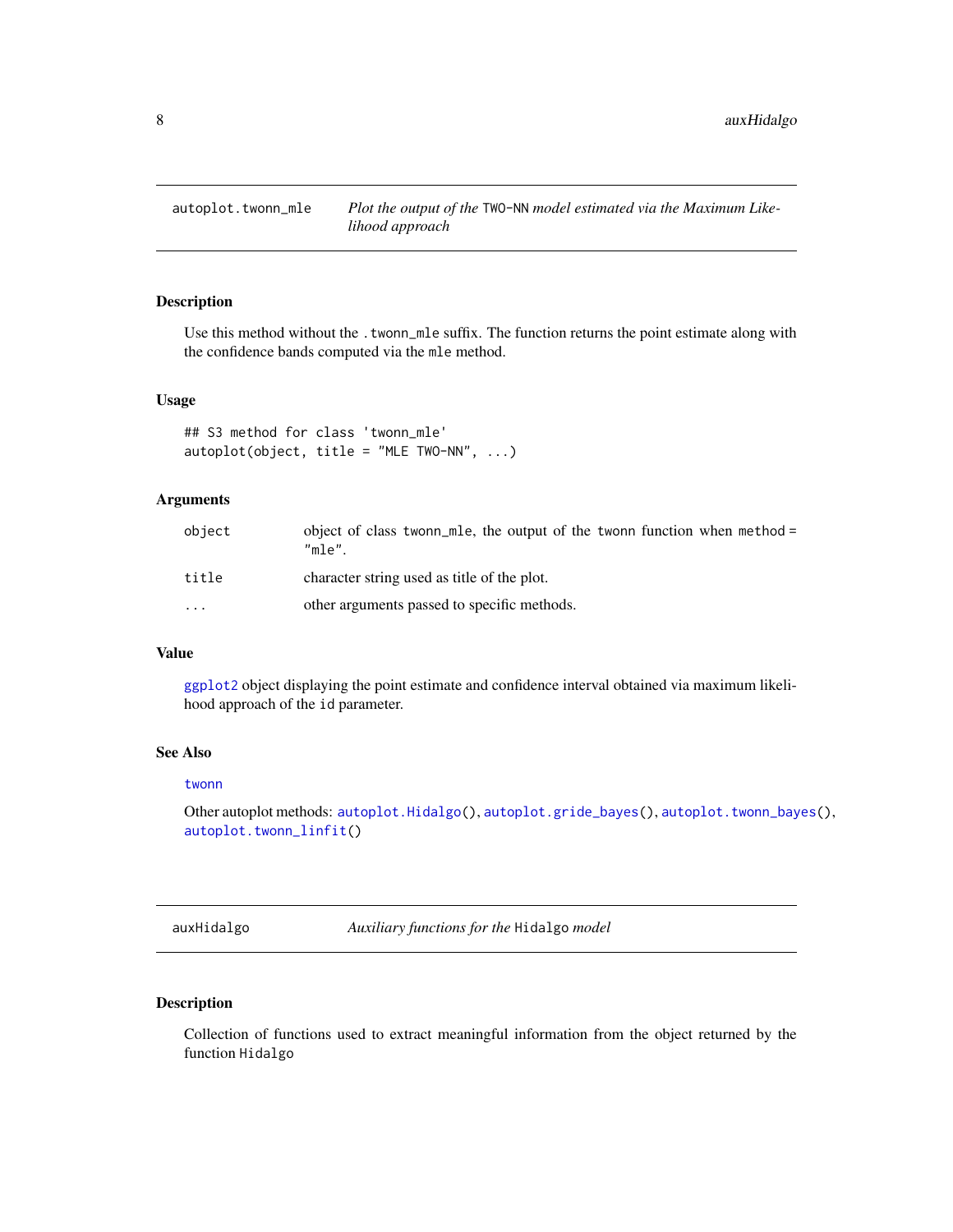#### <span id="page-8-0"></span>clustering the contract of the contract of the contract of the contract of the contract of the contract of the contract of the contract of the contract of the contract of the contract of the contract of the contract of the

#### Usage

```
posterior_means(x)
initial_values(x)
posterior_medians(x)
credible_interestvals(x, alpha = 0.95)
```
#### Arguments

| X     | object of class Hidalgo, the output of the Hidalgo() function.     |
|-------|--------------------------------------------------------------------|
| alpha | posterior probability contained in the computed credible interval. |

# Value

posterior\_mean returns the observation-specific id posterior means estimated with Hidalgo. initial\_values returns a list with the parameter specification passed to the model. posterior\_median returns the observation-specific id posterior medians estimated with Hidalgo. credible\_interval returns the observation-specific credible intervals for a specific probability alpha.

<span id="page-8-1"></span>

clustering *Posterior similarity matrix and partition estimation*

#### Description

The function computes the posterior similarity (coclustering) matrix (psm) and estimates a representative partition of the observations from the MCMC output. The user can provide the desired number of clusters, or estimate a partition minimizing a loss function on the space of the partitions. In the latter case, function uses the package salso [\(Dahl et al., 2021+\)](https://arxiv.org/abs/2105.04451), that the user needs to load.

#### Usage

```
clustering(
  object,
  clustering_method = c("dendrogram", "salso"),
  K = 2,
  nCores = 1,
  ...
\mathcal{L}## S3 method for class 'hidalgo_psm'
print(x, \ldots)## S3 method for class 'hidalgo_psm'
plot(x, \ldots)
```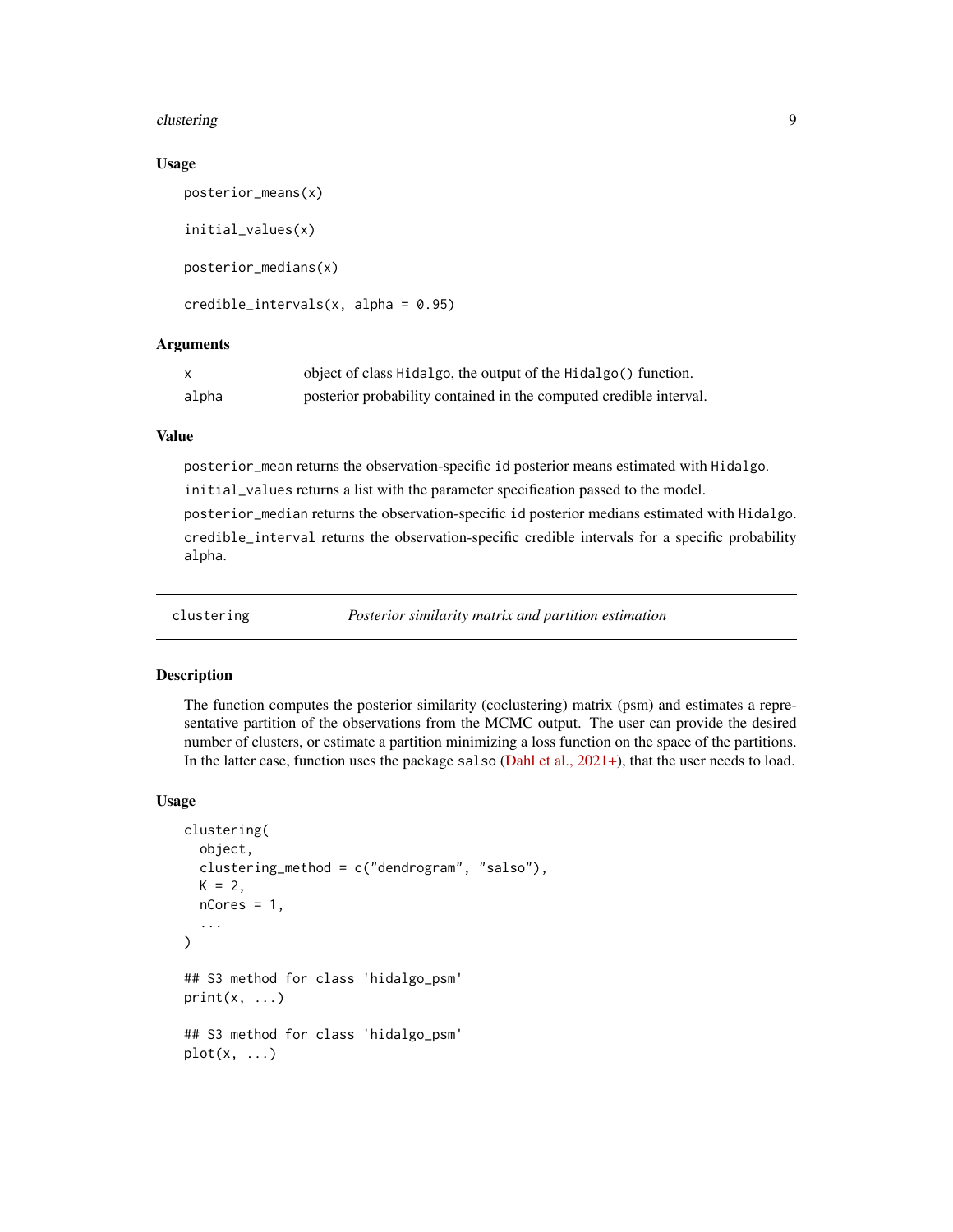# <span id="page-9-0"></span>Arguments

| object            | object of class Hidalgo, the output of the Hidalgo function.                                                                                |
|-------------------|---------------------------------------------------------------------------------------------------------------------------------------------|
| clustering_method |                                                                                                                                             |
|                   | character indicating the method to use to perform clustering. It can be                                                                     |
|                   | "dendrogram" thresholding the adjacency dendrogram with a given number<br>(K);                                                              |
|                   | "salso" estimation via minimization of several partition estimation criteria. The<br>default loss function is the variation of information. |
| К                 | number of clusters to recover by thresholding the dendrogram obtained from the<br>psm.                                                      |
| nCores            | parameter for the salso function: the number of CPU cores to use. A value of<br>zero indicates to use all cores on the system.              |
| .                 | ignored.                                                                                                                                    |
| X                 | object of class hidalgo_psm, obtained from the function clustering().                                                                       |

# Value

list containing the posterior similarity matrix (psm) and the estimated partition clust.

# References

David B. Dahl, Devin J. Johnson and Peter Müller (2021). salso: Search Algorithms and Loss Functions for Bayesian Clustering. R package version 0.3.0. [https://CRAN.R-project.org/](https://CRAN.R-project.org/package=salso) [package=salso](https://CRAN.R-project.org/package=salso)

# See Also

[Hidalgo](#page-15-1), [salso](#page-0-0)

# Examples

```
library(salso)
X <- replicate(5,rnorm(500))
X[1:250, 1:2] <- 0
h_out <- Hidalgo(X)
clustering(h_out)
```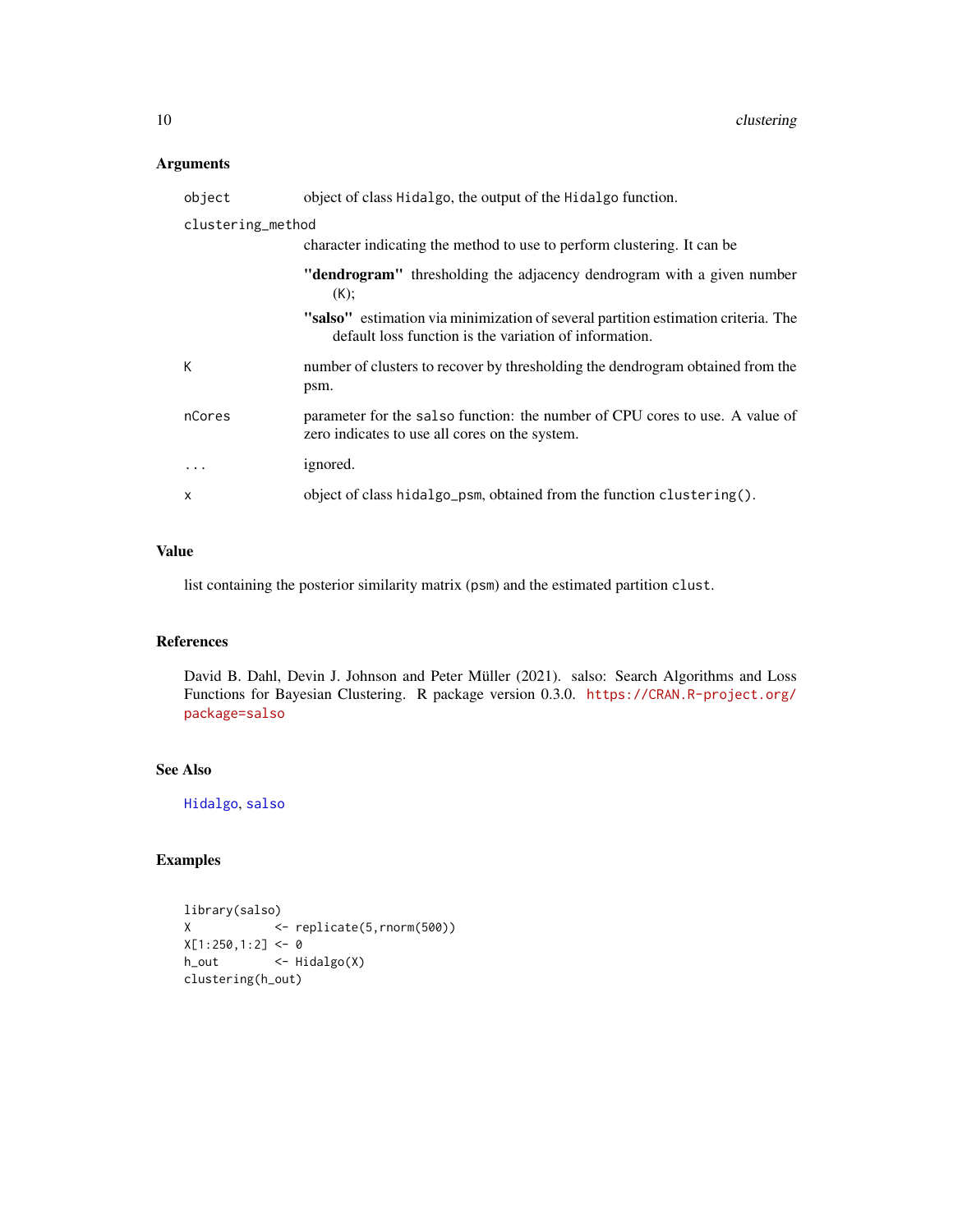<span id="page-10-0"></span>

#### Description

The function compute\_mus computes the ratios of distances between nearest neighbors (NNs) of generic order, denoted as mu(n\_1,n\_2). This quantity is at the core of all the likelihood-based methods contained in the package.

#### Usage

```
compute_mus(X = NULL, dist_mat = NULL, n1 = 1, n2 = 2, Nq = FALSE, q = 3)
## S3 method for class 'mus'
print(x, \ldots)## S3 method for class 'mus'
plot(x, range_d = NULL, ...)
```
# Arguments

| X           | a dataset with n observations and D variables.                                                              |
|-------------|-------------------------------------------------------------------------------------------------------------|
| $dist_m$ at | a distance matrix computed between n observations.                                                          |
| n1          | order of the first NN considered. Default is 1.                                                             |
| n2          | order of the second NN considered. Default is 2.                                                            |
| Nq          | logical indicator. If TRUE, it provides the $N^{\wedge}q$ matrix needed for fitting the Hi-<br>dalgo model. |
| q           | integer, number of NN considered to build N^q.                                                              |
| X           | object of class mus, obtained from the function compute_mus().                                              |
| $\cdots$    | ignored.                                                                                                    |
| range_d     | a sequence of values for which the generalized ratios density is superimposed to<br>the histogram of mus.   |

# Value

a vector containing the ratio statistics, an object of class mus. The length of the vector is equal to the number of observations considered, unless ties are present in the dataset. In that case, the duplicates are removed. Optionally, if Nq is TRUE, the function returns a list containing both the ratio statistics and the adjacency matrix N^q.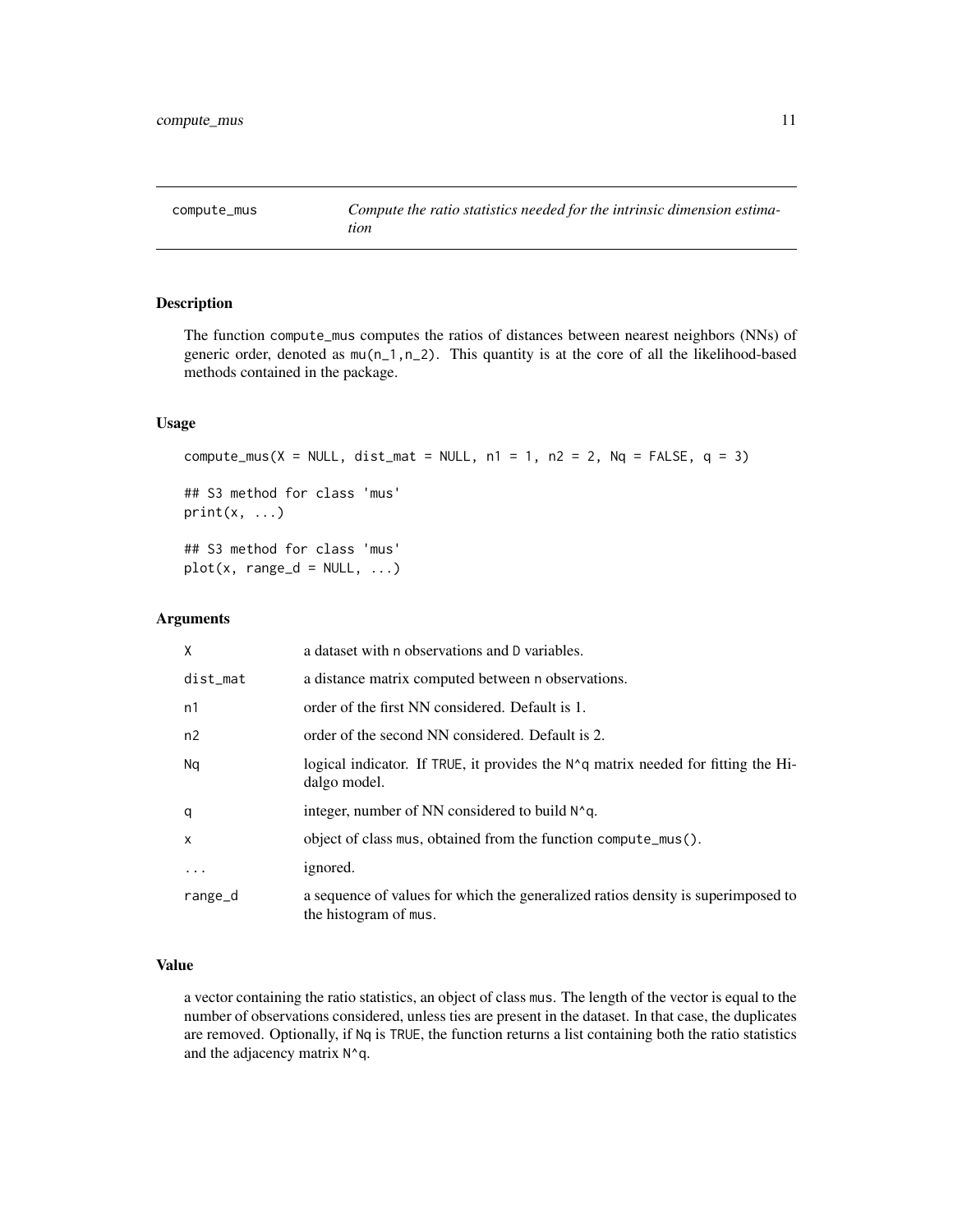# <span id="page-11-0"></span>References

Facco E, D'Errico M, Rodriguez A, Laio A (2017). "Estimating the intrinsic dimension of datasets by a minimal neighborhood information." Scientific Reports, 7(1), 1-8. ISSN 20452322, doi: 10.1038/s41598-017-11873-y.

Denti F, Doimo D, Laio A, Mira A (2022+). "Distributional Results for Model-Based Intrinsic Dimension Estimators." arXiv preprint. 2104.13832, <https://arxiv.org/abs/2104.13832>.

#### Examples

```
X <- replicate(2,rnorm(1000))
mu \le - compute_mus(X, n1 = 1, n2 = 2)
mudots \langle - \text{compute\_mus}(X, n1 = 4, n2 = 8) \ranglepre_hidalgo <- compute_mus(X, n1 = 4, n2 = 8, Nq = TRUE, q = 3)
```

```
generalized_ratios_distribution
                         The Generalized Ratio distribution
```
#### Description

Density function and random number generator for the Generalized Ratio distribution with NN orders equal to n1 and n2. See [Denti et al., 2021+](https://arxiv.org/abs/2104.13832) for more details.

#### Usage

rgera(nsim, n1 = 1, n2 = 2, d)

dgera(x,  $n1 = 1$ ,  $n2 = 2$ , d,  $log = FALSE$ )

#### Arguments

| nsim           | integer, the number of observations to generate. |
|----------------|--------------------------------------------------|
| n1             | order of the first NN considered. Default is 1.  |
| n <sub>2</sub> | order of the second NN considered. Default is 2. |
| d              | value of the intrinsic dimension.                |
| $\mathsf{x}$   | vector of quantiles.                             |
| log            | logical, if TRUE, it returns the log-density     |

# Value

dgera gives the density. rgera returns a vector of random observations sampled from the generalized ratio distribution.

#### References

Denti F, Doimo D, Laio A, Mira A (2022+). "Distributional Results for Model-Based Intrinsic Dimension Estimators." arXiv preprint. 2104.13832, <https://arxiv.org/abs/2104.13832>.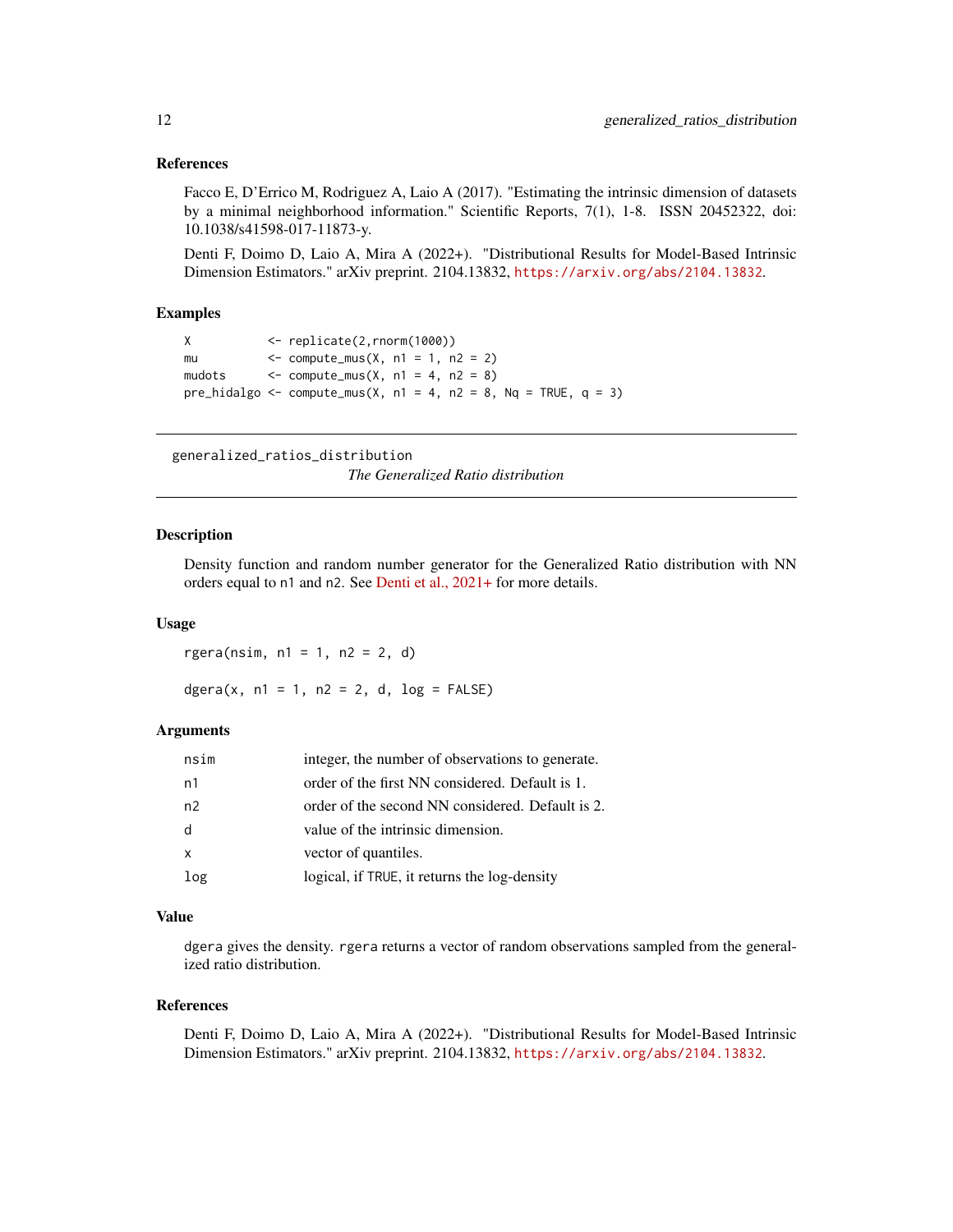<span id="page-12-0"></span>gride the state of the state of the state of the state of the state of the state of the state of the state of the state of the state of the state of the state of the state of the state of the state of the state of the stat

# Examples

```
draws <- rgera(100,3,5,2)
density \leq dgera(3,3,5,2)
```
<span id="page-12-1"></span>gride Gride*: the Generalized Ratios ID Estimator*

# Description

The function can fit the Generalized ratios ID estimator under both the frequentist and the Bayesian frameworks, depending on the specification of the argument method. The model is the direct exten-sion of the TWO-NN method presented in [Facco et al., 2017](https://www.nature.com/articles/s41598-017-11873-y). See also [Denti et al., 2021+](https://arxiv.org/abs/2104.13832) \ for more details.

#### Usage

```
gride(
 X = NULL,dist_mat = NULL,
 mus_n1_n2 = NULL,method = c("mle", "bayes"),
  n1 = 1,
  n2 = 2,
  alpha = 0.95,
  nsim = 5000,
  upper_D = 50,
  burn_in = 2000,sigma = 0.5,
  start_d = NULL,a_d = 1,
 b_d = 1,
  ...
)
## S3 method for class 'gride_bayes'
print(x, \ldots)## S3 method for class 'gride_bayes'
summary(object, ...)
## S3 method for class 'summary.gride_bayes'
print(x, \ldots)## S3 method for class 'gride_bayes'
plot(x, ...)
```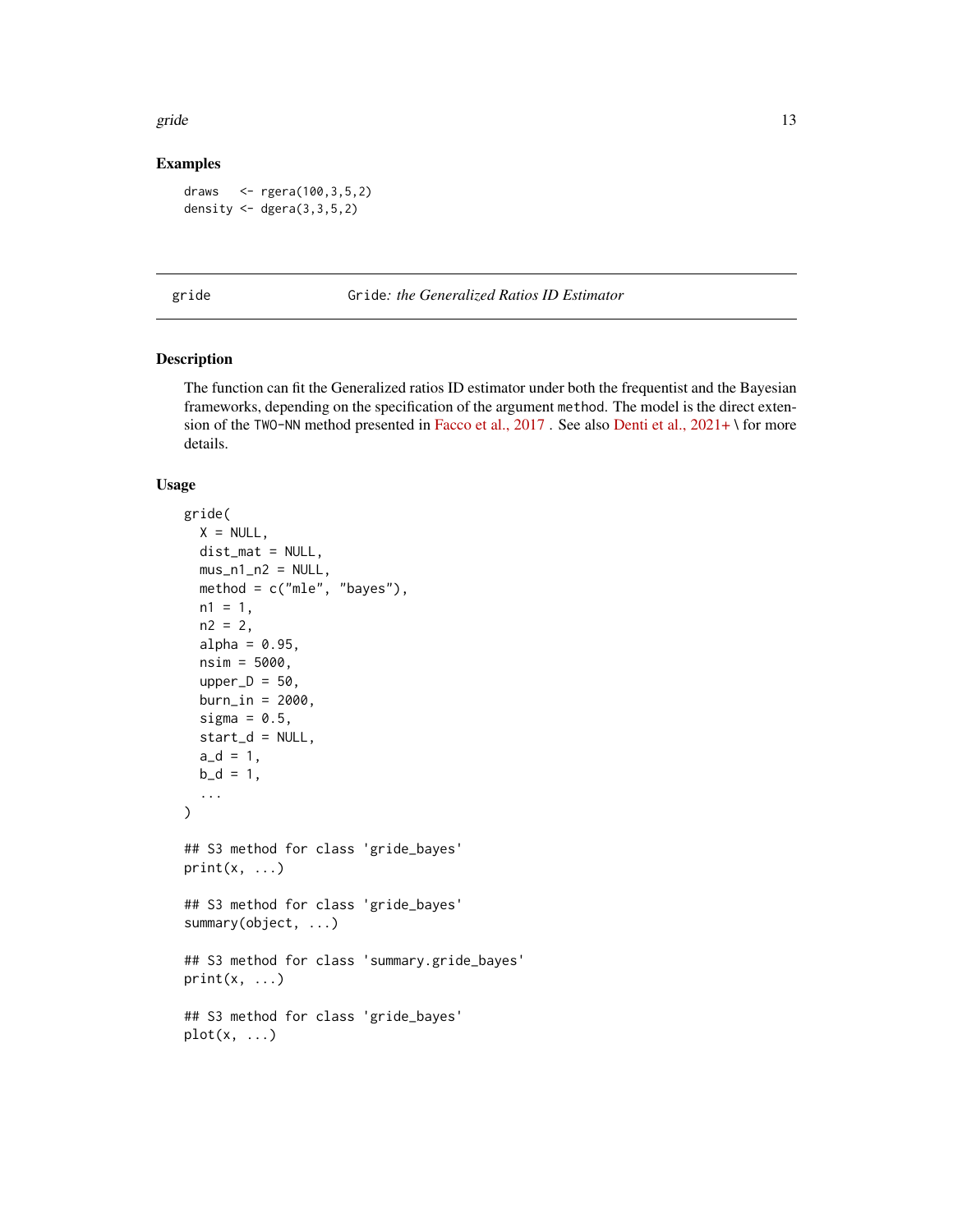```
## S3 method for class 'gride_mle'
print(x, \ldots)## S3 method for class 'gride_mle'
summary(object, ...)
## S3 method for class 'summary.gride_mle'
print(x, \ldots)## S3 method for class 'gride_mle'
plot(x, \ldots)
```
# Arguments

| X           | data matrix with n observations and D variables.                                                           |
|-------------|------------------------------------------------------------------------------------------------------------|
| dist_mat    | distance matrix computed between the n observations.                                                       |
| $mus_n1_n2$ | vector of generalized order NN distance ratios.                                                            |
| method      | the chosen estimation method. It can be                                                                    |
|             | "mle" maximum likelihood estimation;                                                                       |
|             | "bayes" estimation with the Bayesian approach.                                                             |
| n1          | order of the first NN considered. Default is 1.                                                            |
| n2          | order of the second NN considered. Default is 2.                                                           |
| alpha       | confidence level (for mle) or posterior probability in the credible interval (bayes).                      |
| nsim        | number of bootstrap samples or posterior simulation to consider.                                           |
| upper_D     | nominal dimension of the dataset (upper bound for the maximization routine).                               |
| burn_in     | number of iterations to discard from the MCMC sample. Applicable if method<br>$=$ "bayes".                 |
| sigma       | standard deviation of the Gaussian proposal used in the MH step. Applicable if<br>$method = "bayes".$      |
| start_d     | initial value for the MCMC chain. If NULL, the MLE is used. Applicable if<br>$method = "bayes".$           |
| a_d         | shape parameter of the Gamma prior distribution for d. Applicable if method =<br>"bayes".                  |
| $b_d$       | rate parameter of the Gamma prior distribution for d. Applicable if method =<br>"bayes".                   |
| $\cdots$    | other arguments passed to specific methods.                                                                |
| x           | object of class gride_mle. It is obtained using the output of the gride function<br>when $method = "mle".$ |
| object      | object of class gride_mle, obtained from the function gride_mle().                                         |

# Value

a list containing the id estimate obtained with the Gride method, along with the relative confidence or credible interval (object est). The class of the output object changes according to the chosen method. Similarly, the remaining elements stored in the list reports a summary of the key quantities involved in the estimation process, e.g., the NN orders n1 and n2.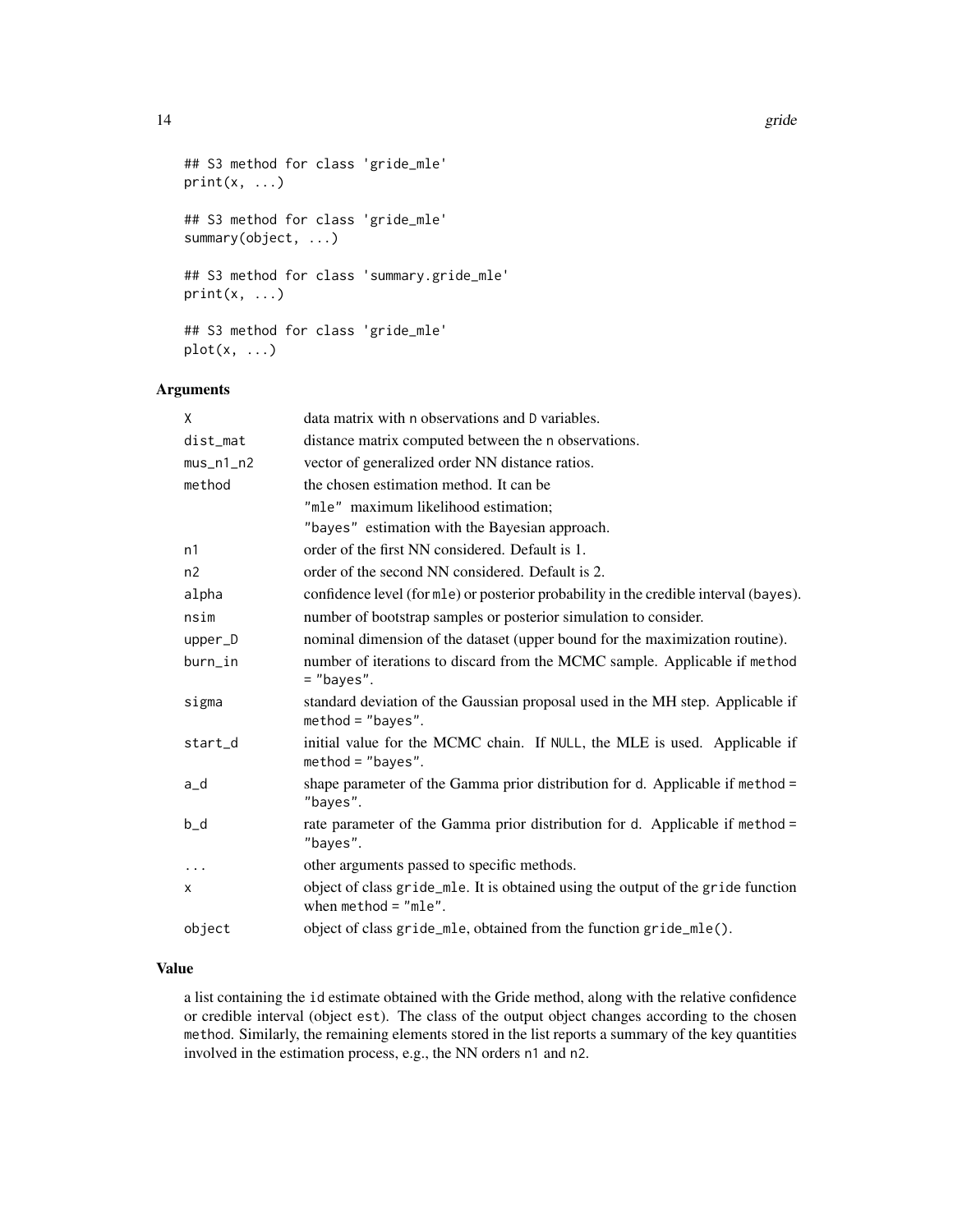# <span id="page-14-0"></span>gride\_evolution 15

#### References

Facco E, D'Errico M, Rodriguez A, Laio A (2017). "Estimating the intrinsic dimension of datasets by a minimal neighborhood information." Scientific Reports, 7(1), 1-8. ISSN 20452322, doi: 10.1038/s41598-017-11873-y.

Denti F, Doimo D, Laio A, Mira A (2022+). "Distributional Results for Model-Based Intrinsic Dimension Estimators." arXiv preprint. 2104.13832, <https://arxiv.org/abs/2104.13832>.

# Examples

```
X <- replicate(2,rnorm(500))
dm <- as.matrix(dist(X,method = "manhattan"))
res \le gride(X, nsim = 500)
res
plot(res)
gride(dist_matrix = dm, method = "bayes", upper_D =10,nsim = 500, burn_in = 100)
```
gride\_evolution Gride *evolution based on Maximum Likelihood Estimation*

#### Description

The function allows the study of the evolution of the id estimates as a function of the scale of a dataset. A scale-dependent analysis is essential to identify the correct number of relevant directions in noisy data. To increase the average distance from the second NN (and thus the average neighborhood size) involved in the estimation, the function computes a sequence of Gride models with increasing NN orders, n1 and n2. See also [Denti et al., 2021+](https://arxiv.org/abs/2104.13832) for more details.

# Usage

```
gride_evolution(X, vec_n1, vec_n2, upp_bound = 50)
## S3 method for class 'gride_evolution'
print(x, \ldots)## S3 method for class 'gride_evolution'
plot(x, \ldots)
```

| X.        | data matrix with n observations and D variables.                                                      |
|-----------|-------------------------------------------------------------------------------------------------------|
| $vec\_n1$ | vector of integers, containing the smaller NN orders considered in the evolution.                     |
| vec n2    | vector of integers, containing the larger NN orders considered in the evolution.                      |
| upp_bound | upper bound for the interval used in the numerical optimization (via optimize).<br>Default set to 50. |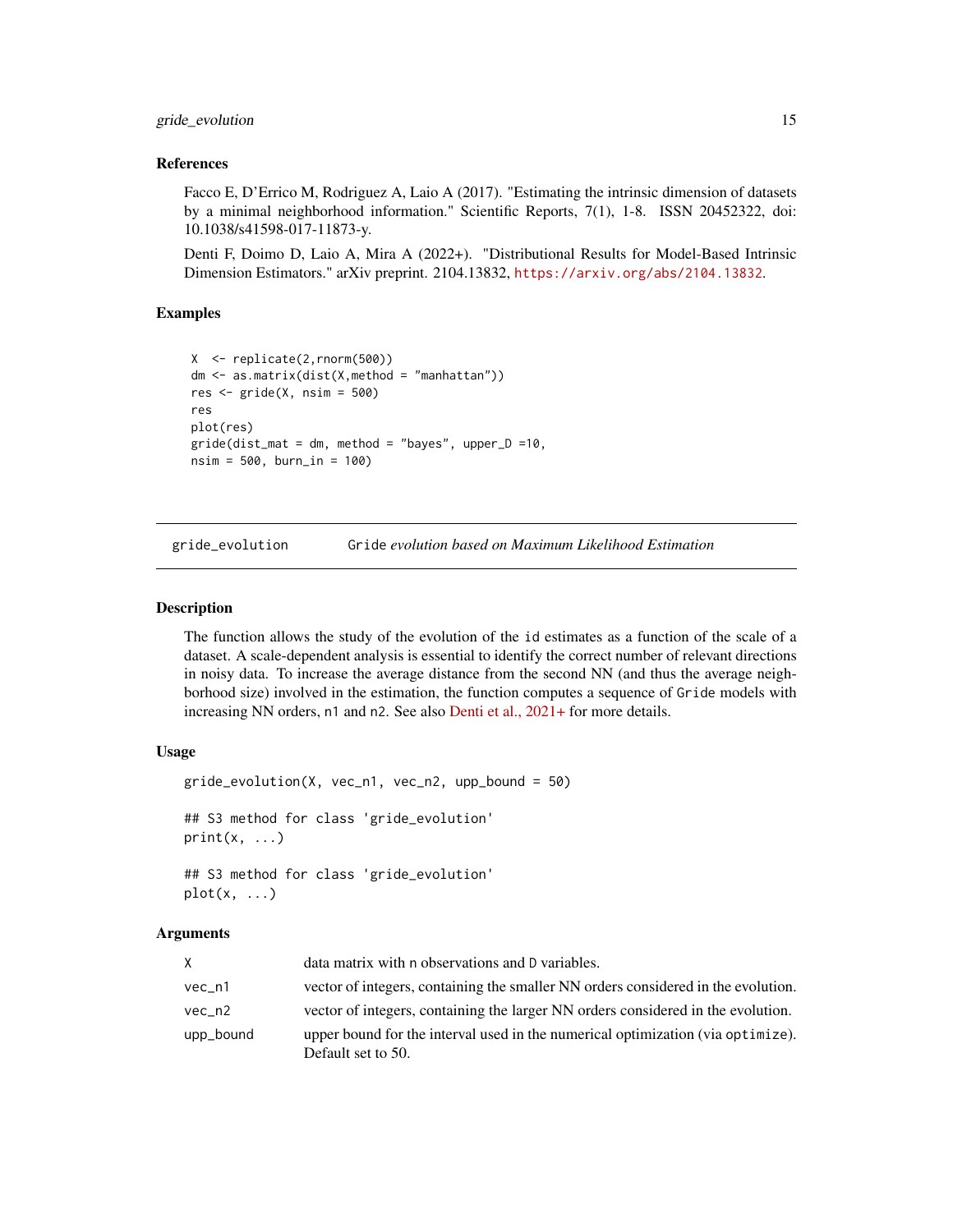<span id="page-15-0"></span>

|          | an object of class gride_evolution.         |
|----------|---------------------------------------------|
| $\cdots$ | other arguments passed to specific methods. |

list containing the Gride evolution, the corresponding NN distance ratios, the average n2-th NN order distances, and the NN orders considered.

the function prints a summary of the Gride evolution to console.

# References

Denti F, Doimo D, Laio A, Mira A (2022+). "Distributional Results for Model-Based Intrinsic Dimension Estimators." arXiv preprint. 2104.13832, <https://arxiv.org/abs/2104.13832>.

# Examples

X <- replicate(5,rnorm(10000,0,.1)) gride\_evolution( $X = X$ , vec\_n1 = 2^(0:5), vec\_n2 = 2^(1:6))

<span id="page-15-1"></span>Hidalgo *Fit the* Hidalgo *model*

#### Description

The function fits the Heterogeneous intrinsic dimension algorithm, developed in Allegra et al., 2020. The model is a Bayesian mixture of Pareto distribution with modified likelihood to induce homogeneity across neighboring observations. The model can segment the observations into multiple clusters characterized by different intrinsic dimensions, which allows to capture hidden patterns in the data. For more details on the algorithm, refer to [Allegra et al., 2020.](https://www.nature.com/articles/s41598-020-72222-0) For an example of application to basketball data, see [Santos-Fernandez et al., 2021.](https://imstat.org/journals-and-publications/annals-of-applied-statistics/annals-of-applied-statistics-next-issues/)

# Usage

```
Hidalgo(
  X = NULL,dist_mat = NULL,
  K = 10,
  nsim = 5000,
  burn_in = 5000,
  thinning = 1,
  verbose = TRUE,
  q = 3,
  xi = 0.75,
  alpha_Dirichlet = 0.05,
```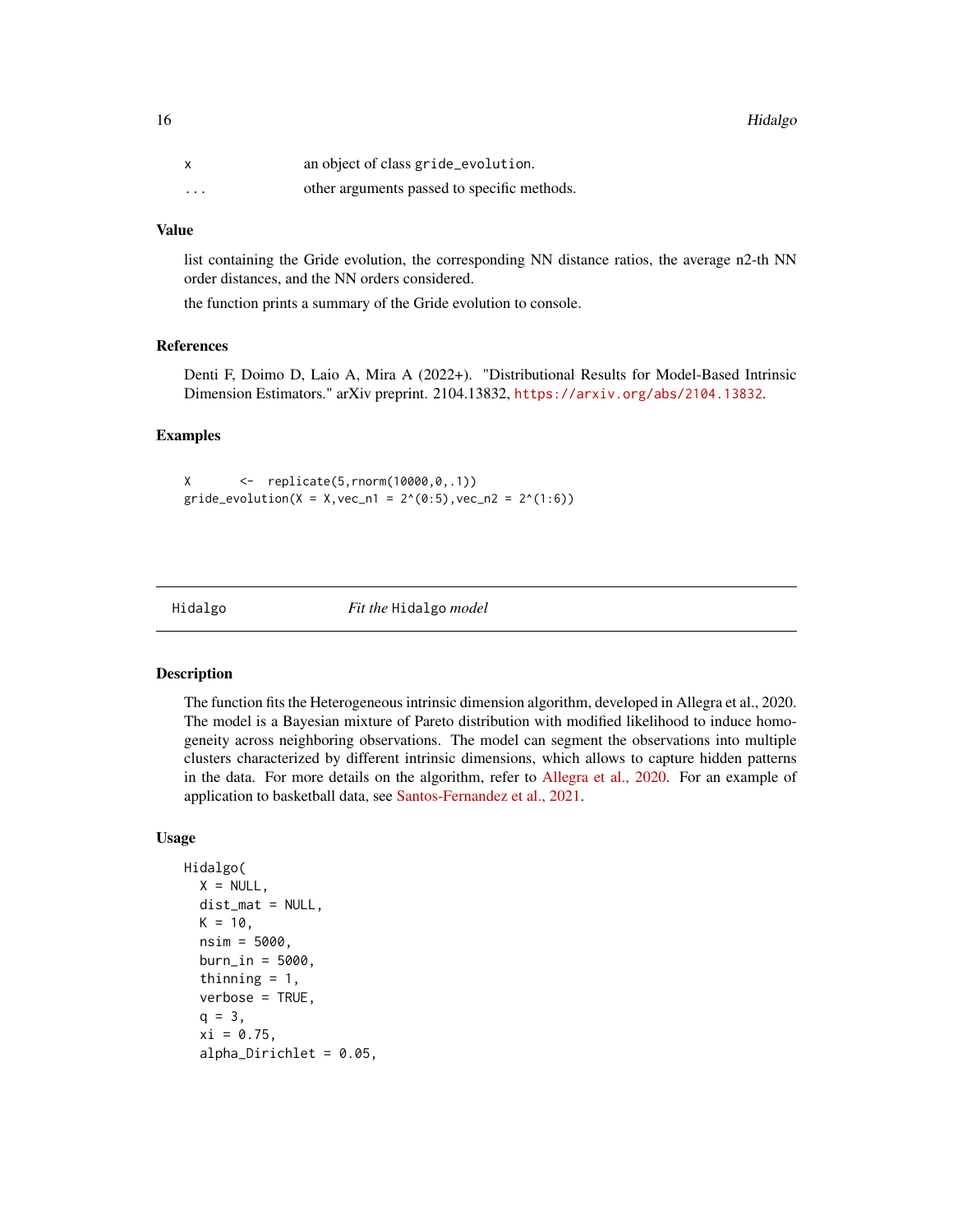# Hidalgo 17

```
a0_d = 1,
  b0_d = 1,
 prior_type = c("Conjugate", "Truncated", "Truncated_PointMass"),
  D = NULL,pi_mass = 0.5
\mathcal{L}## S3 method for class 'Hidalgo'
print(x, \ldots)## S3 method for class 'Hidalgo'
plot(x, type = c("A", "B", "C"), class = NULL, ...)## S3 method for class 'Hidalgo'
summary(object, ...)
## S3 method for class 'summary.Hidalgo'
print(x, \ldots)
```

| X               | data matrix with n observations and D variables.                                                                                                 |
|-----------------|--------------------------------------------------------------------------------------------------------------------------------------------------|
| dist_mat        | distance matrix computed between the n observations.                                                                                             |
| K               | integer, number of mixture components.                                                                                                           |
| nsim            | number of MCMC iterations to run.                                                                                                                |
| burn_in         | number of MCMC iterations to discard as burn-in period.                                                                                          |
| thinning        | integer indicating the thinning interval.                                                                                                        |
| verbose         | logical, should the progress of the sampler be printed?                                                                                          |
| q               | integer, first local homogeneity parameter. Default is 3.                                                                                        |
| хi              | real between 0 and 1, second local homogeneity parameter. Default is 0.75.                                                                       |
| alpha_Dirichlet |                                                                                                                                                  |
|                 | parameter of the Dirichlet prior on the mixture weights. Default is 0.05, inducing<br>a sparse mixture.                                          |
| a0_d            | shape parameter of the Gamma prior on d.                                                                                                         |
| $b0_d$          | rate parameter of the Gamma prior on d.                                                                                                          |
| prior_type      | character, type of Gamma prior on d, can be                                                                                                      |
|                 | "Conjugate" a conjugate Gamma distribution is elicited;                                                                                          |
|                 | "Truncated" the conjugate Gamma prior is truncated over the interval $(0, D)$ ;                                                                  |
|                 | "Truncated_PointMass" same as "Truncated", but a point mass is placed on<br>D, to allow the id to be identically equal to the nominal dimension. |
| D               | integer, the maximal dimension of the dataset.                                                                                                   |
| pi_mass         | probability placed a priori on D when Truncated_PointMass is chosen.                                                                             |
| x               | object of class Hidalgo, the output of the Hidalgo() function.                                                                                   |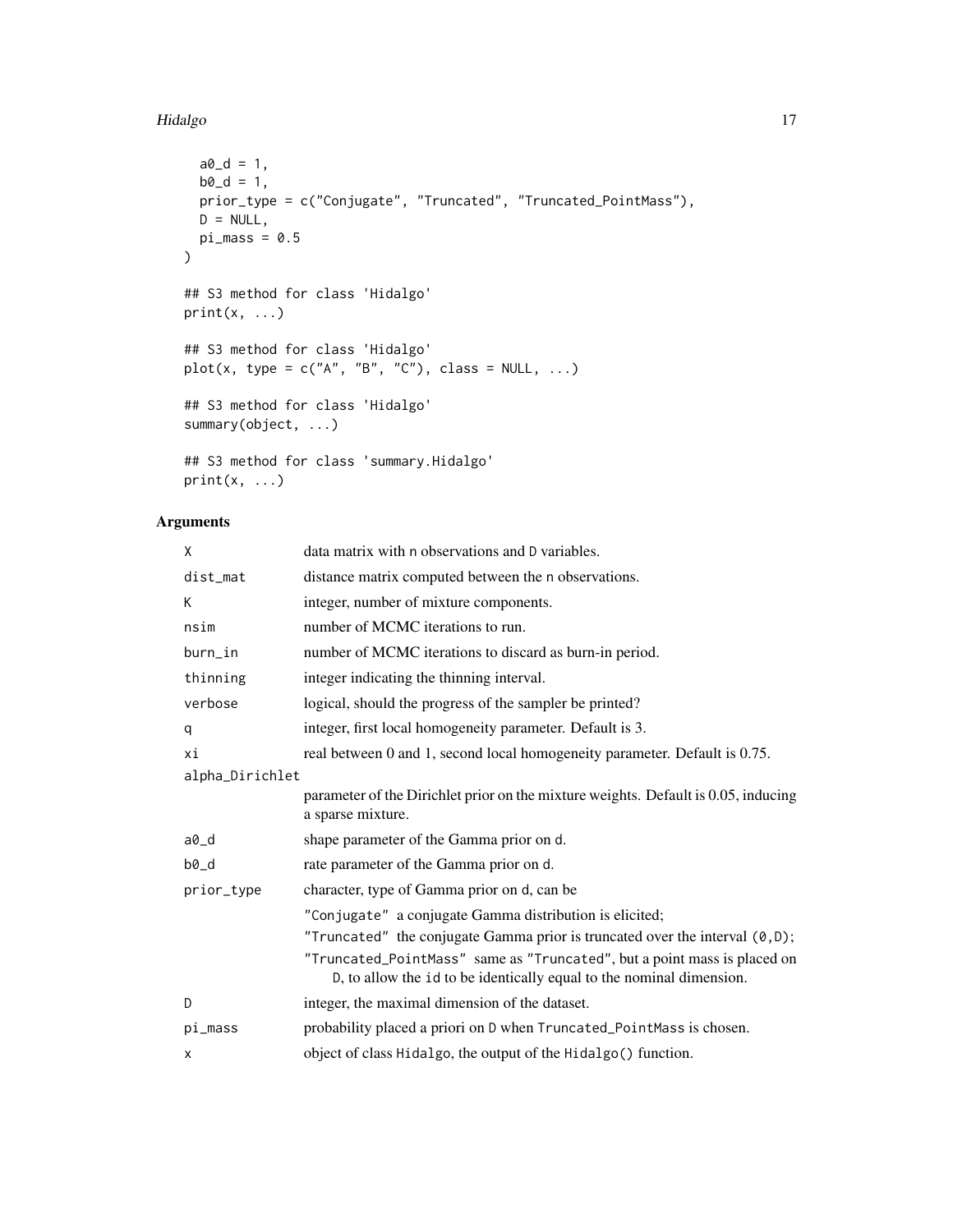<span id="page-17-0"></span>

| $\ddots$ | other arguments passed to specific methods.                                                                                   |
|----------|-------------------------------------------------------------------------------------------------------------------------------|
| type     | character that indicates the type of plot that is requested. It can be:                                                       |
|          | "A" plot the MCMC and the ergodic means NOT corrected for label switching;                                                    |
|          | "B" plot the posterior mean and median of the id for each observation, after the<br>chains are processed for label switching; |
|          | "C" plot the estimated id distributions stratified by the groups specified in the<br>class vector;                            |
| class    | factor variable used to stratify observations according to their the idestimates.                                             |
| object   | object of class Hidalgo, the output of the Hidalgo() function.                                                                |

object of class Hidalgo, which is a list containing

cluster\_prob chains of the posterior mixture weights;

membership\_labels chains of the membership labels for all the observations;

- id\_raw chains of the K intrinsic dimensions parameters, one per mixture component;
- id\_postpr a chain for each observation, corrected for label switching;
- id\_summary a matrix containing, for each observation, the value of posterior mean and the 5%, 25%, 50%, 75%, 95% quantiles;

recap a list with the objects and specifications passed to the function used in the estimation.

#### References

Allegra M, Facco E, Denti F, Laio A, Mira A (2020). "Data segmentation based on the local intrinsic dimension." Scientific Reports, 10(1), 1–27. ISSN 20452322, doi: 10.1038/s41598-020-72222-0, 1902.10459, <https://arxiv.org/abs/1902.10459>

Santos-Fernandez E, Denti F, Mengersen K, Mira A (2021). "The role of intrinsic dimension in high-resolution player tracking data – Insights in basketball." Annals of Applied Statistics - Forthcoming, – ISSN 2331-8422, 2002.04148, <https://arxiv.org/abs/2002.04148>

#### See Also

[id\\_by\\_class](#page-18-1) and [clustering](#page-8-1) to understand how to further postprocess the results.

### Examples

```
X <- replicate(5,rnorm(500))
X[1:250, 1:2] <- 0
X[1:250,] <- X[1:250,] + 4
oracle <- rep(1:2,rep(250,2))
# this is just a short example
# increase the number of iterations to improve mixing and convergence
h_out <- Hidalgo(X, nsim = 500, burn_in = 500)
plot(h_out, type = "B")
id_by_class(h_out, oracle)
```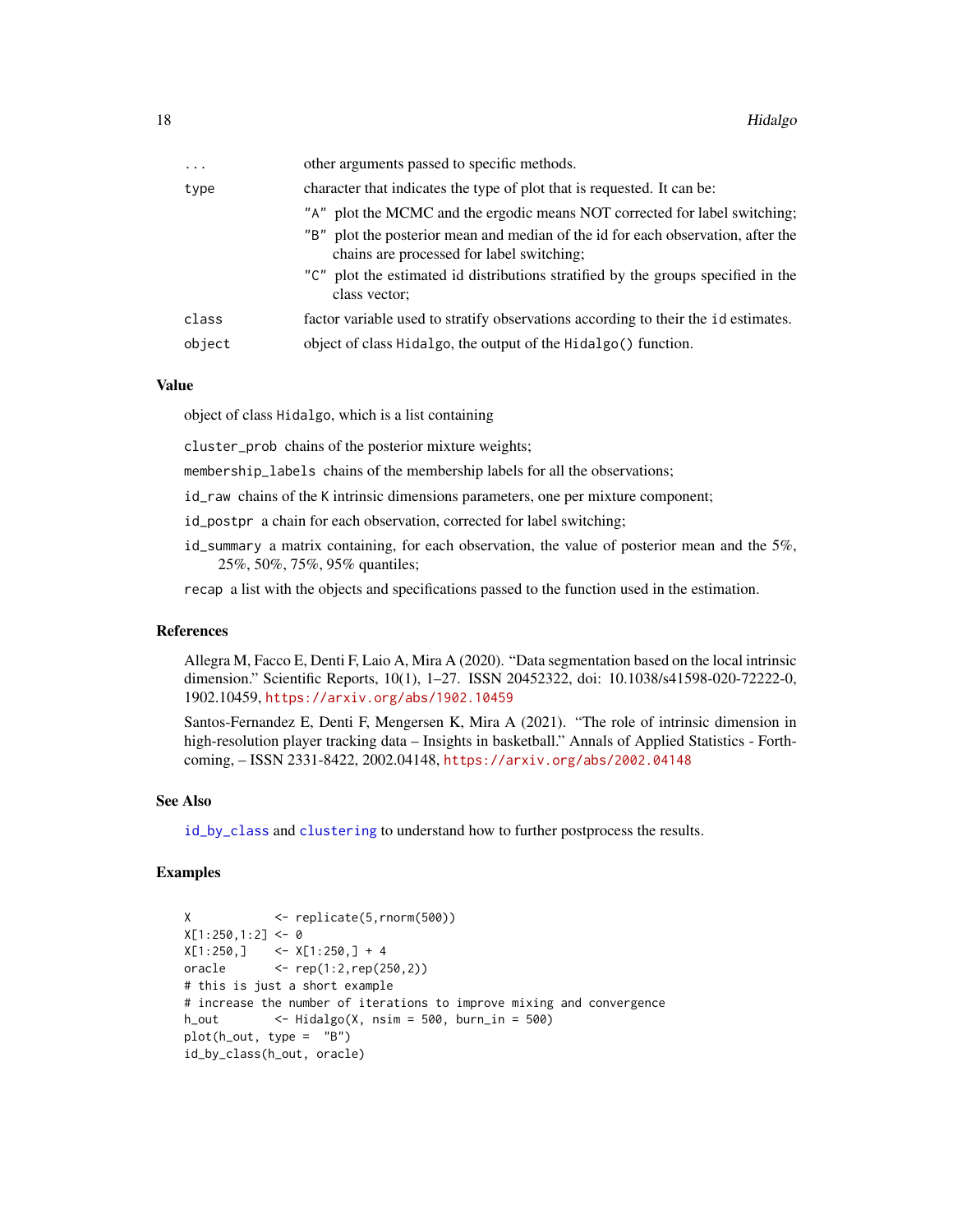# <span id="page-18-1"></span><span id="page-18-0"></span>id\_by\_class *Stratification of the* id *by an external categorical variable*

# Description

The function computes summary statistics (mean, median, and standard deviation) of the postprocessed chains of the intrinsic dimension stratified by an external categorical variable.

# Usage

```
id_by_class(object, class)
## S3 method for class 'hidalgo_class'
print(x, \ldots)
```
# Arguments

| object    | object of class Hidalgo, the output of the Hidalgo() function.           |
|-----------|--------------------------------------------------------------------------|
| class     | factor according to the observations should be stratified by.            |
| x.        | object of class hidalgo_class, the output of the id_by_class() function. |
| $\ddotsc$ | other arguments passed to specific methods.                              |

#### Value

a data.frame containing the posterior id means, medians, and standard deviations stratified by the levels of the variable class.

# See Also

[Hidalgo](#page-15-1)

# Examples

```
X <- replicate(5,rnorm(500))
X[1:250, 1:2] <- 0
oracle <- rep(1:2,rep(250,2))
h_out <- Hidalgo(X)
id_by_class(h_out,oracle)
```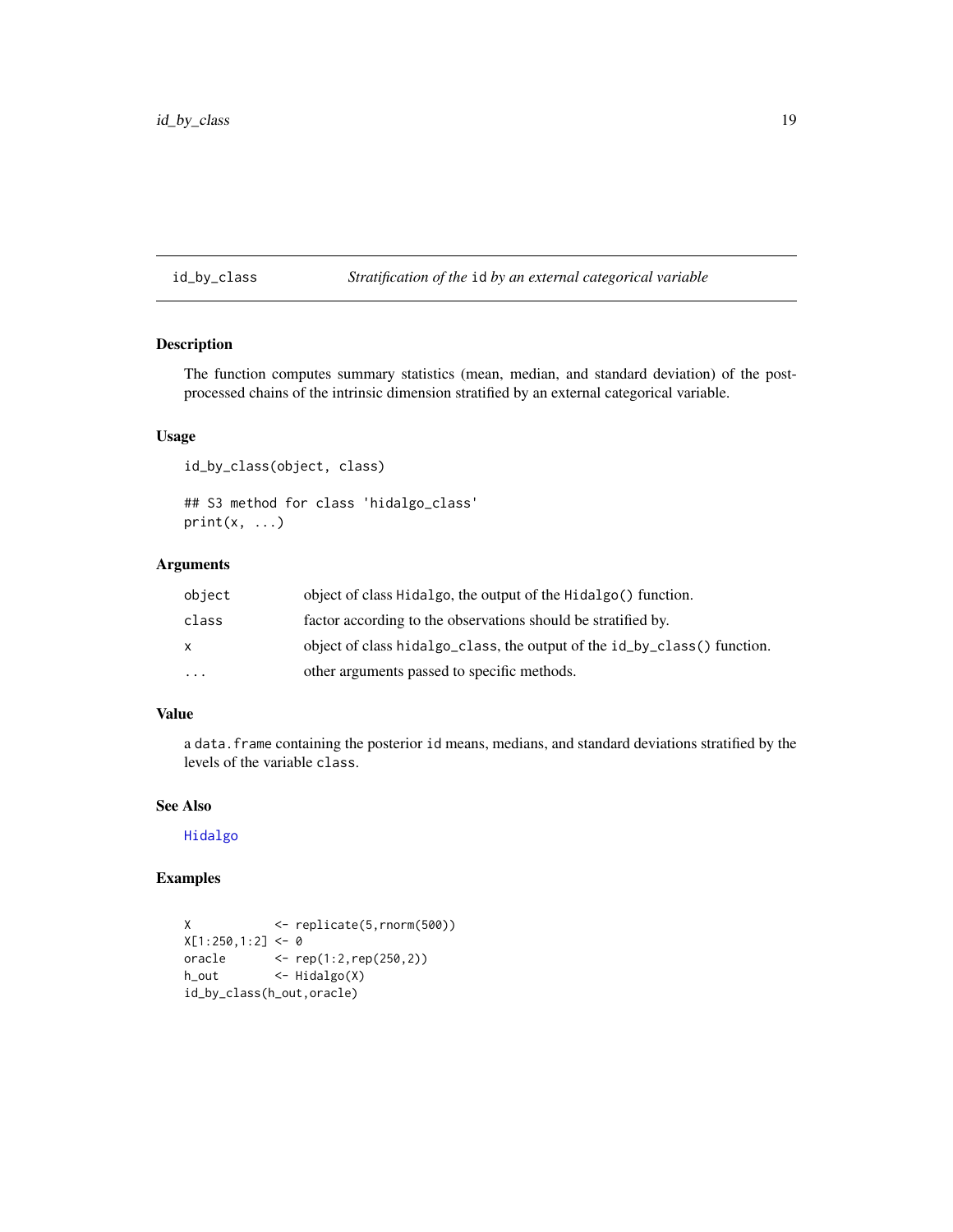#### Description

The function creates a three-dimensional dataset with coordinates following the Swiss roll mapping, transforming random uniform data points sampled on the interval (0,10).

#### Usage

Swissroll(n)

# Arguments

n number of observations contained in the output dataset.

# Value

a three-dimensional data.frame containing the coordinates of the points generated via the Swiss roll mapping.

#### Examples

Data <- Swissroll(1000)

<span id="page-19-1"></span>twonn TWO-NN *estimator*

#### Description

The function can fit the two-nearest neighbor estimator within the maximum likelihood and the Bayesian frameworks. Also, one can obtain the estimates using least squares estimation, depending on the specification of the argument method. This model has been originally presented in [Facco et](https://www.nature.com/articles/s41598-017-11873-y) [al., 2017](https://www.nature.com/articles/s41598-017-11873-y) . See also [Denti et al., 2021+](https://arxiv.org/abs/2104.13832) for more details.

# Usage

```
twonn(
 X = NULL,dist_mat = NULL,
 mus = NULL,method = c("mle", "linfit", "bayes"),
 alpha = 0.95,
  c_trimmed = 0.01,
 unbiased = TRUE,
```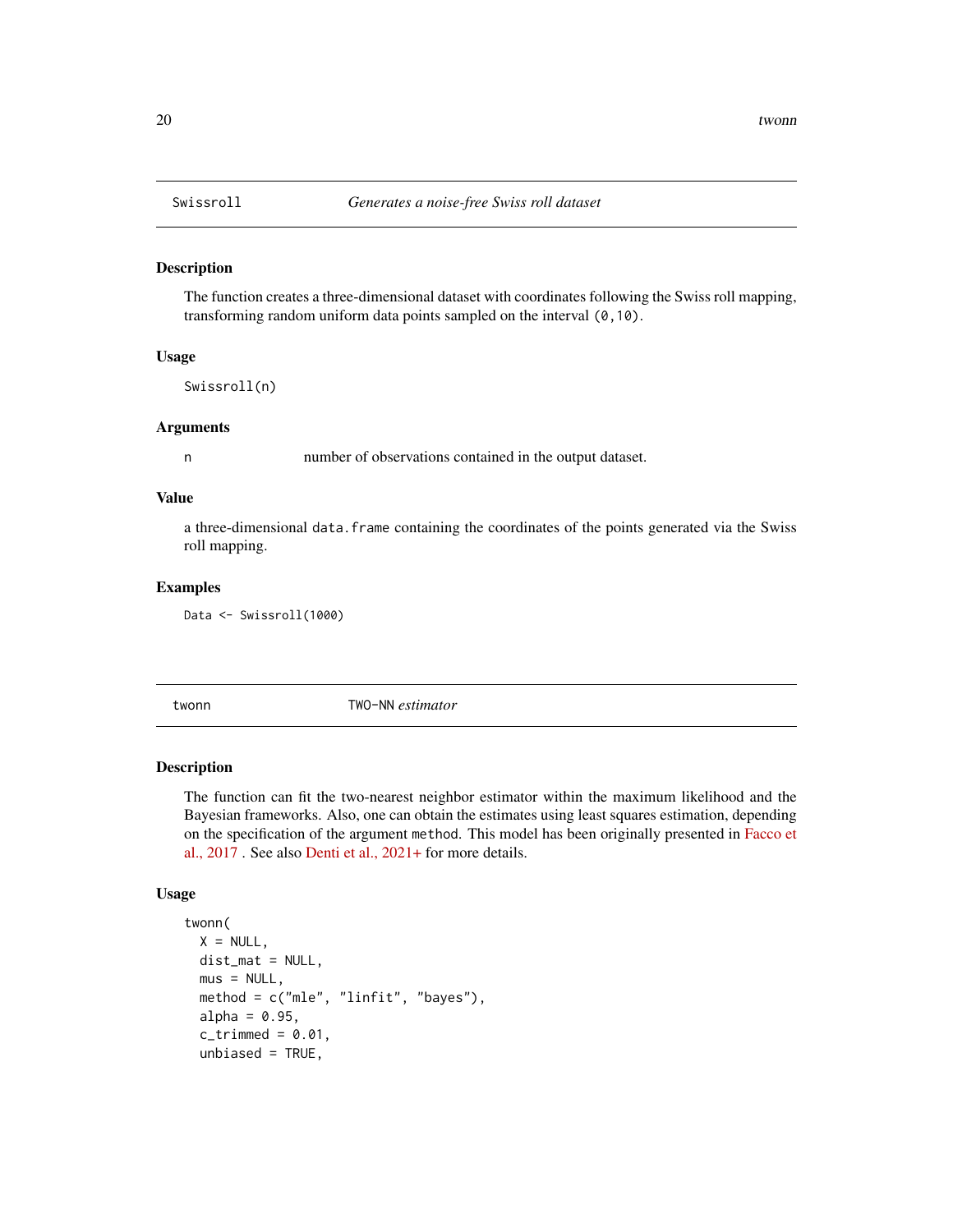#### twonn 21

```
a_d = 0.001,
  b_d = 0.001,
  ...
\lambda## S3 method for class 'twonn_bayes'
print(x, \ldots)## S3 method for class 'twonn_bayes'
summary(object, ...)
## S3 method for class 'summary.twonn_bayes'
print(x, \ldots)## S3 method for class 'twonn_bayes'
plot(x, plot\_low = 0.001, plot\_upp = NULL, by = 0.05, ...)## S3 method for class 'twonn_linfit'
print(x, \ldots)## S3 method for class 'twonn_linfit'
summary(object, ...)
## S3 method for class 'summary.twonn_linfit'
print(x, \ldots)## S3 method for class 'twonn_linfit'
plot(x, ...)
## S3 method for class 'twonn_mle'
print(x, \ldots)## S3 method for class 'twonn_mle'
summary(object, ...)
## S3 method for class 'summary.twonn_mle'
print(x, \ldots)## S3 method for class 'twonn_mle'
plot(x, ...)
```

| X        | data matrix with n observations and D variables.     |
|----------|------------------------------------------------------|
| dist_mat | distance matrix computed between the n observations. |
| mus      | vector of second to first NN distance ratios.        |
| method   | chosen estimation method. It can be                  |
|          | "mle" for maximum likelihood estimator;              |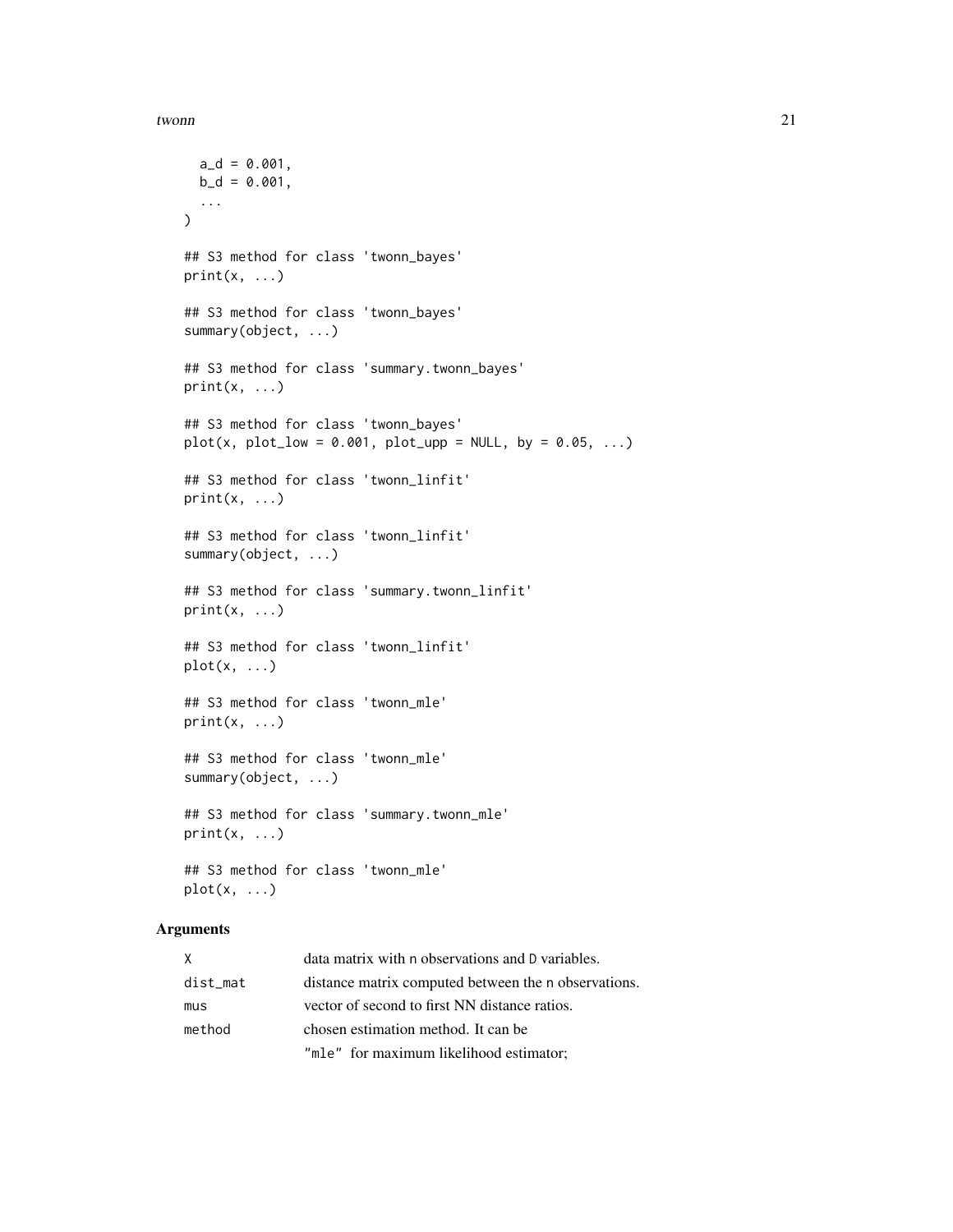|              | "linfit" for estimation via the least squares approach;                                                            |
|--------------|--------------------------------------------------------------------------------------------------------------------|
|              | "bayes" for estimation with the Bayesian approach.                                                                 |
| alpha        | the confidence level (for mle and least squares fit) or posterior probability in the<br>credible interval (bayes). |
| $c$ _trimmed | the proportion of trimmed observations.                                                                            |
| unbiased     | logical, applicable when method = "mle". If TRUE, the MLE is corrected to<br>ensure unbiasedness.                  |
| a_d          | shape parameter of the Gamma prior on the parameter d, applicable when method<br>$=$ "bayes".                      |
| $b_d$        | rate parameter of the Gamma prior on the parameter d, applicable when method<br>$=$ "bayes".                       |
| $\cdots$     | ignored.                                                                                                           |
| $\mathsf{x}$ | object of class twonn_mle, the output of the twonn function when method =<br>$"mle"$ .                             |
| object       | object of class twonn_mle, obtained from the function twonn_mle().                                                 |
| plot_low     | lower bound of the interval on which the posterior density is plotted.                                             |
| plot_upp     | upper bound of the interval on which the posterior density is plotted.                                             |
| by           | step-size at which the sequence spanning the interval is incremented.                                              |

list characterized by a class type that depends on the method chosen. Regardless the method, the output list always contains the object est, which provides the estimated intrinsic dimension along with uncertainty quantification. The remaining objects varies with the estimation method. In particular, if

- method = "mle" the output reports the MLE and the relative confidence interval;
- method = "linfit" the output includes the lm() object used for the computation;
- method = "bayes" the output contains the  $(1 + alpha) / 2$  and  $(1 alpha) / 2$  quantiles, mean, mode and median of the posterior distribution of d.

# References

Facco E, D'Errico M, Rodriguez A, Laio A (2017). "Estimating the intrinsic dimension of datasets by a minimal neighborhood information." Scientific Reports, 7(1), 1-8. ISSN 20452322, doi: 10.1038/s41598-017-11873-y.

Denti F, Doimo D, Laio A, Mira A (2022+). "Distributional Results for Model-Based Intrinsic Dimension Estimators." arXiv preprint. 2104.13832, <https://arxiv.org/abs/2104.13832>.

# Examples

```
# dataset with 1000 observations and id = 2
X <- replicate(2,rnorm(1000))
twonn(X)
# dataset with 1000 observations and id = 3
```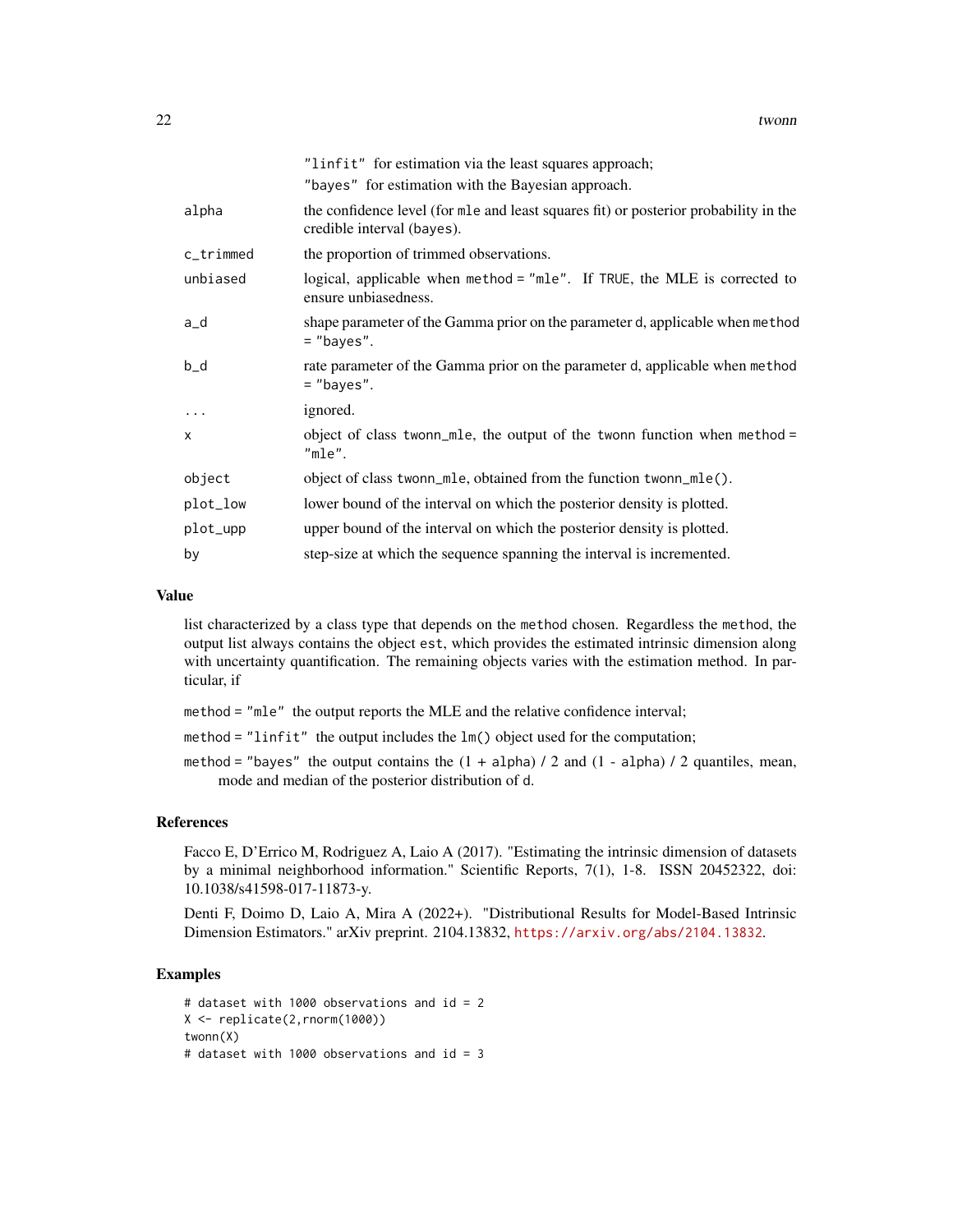```
Y <- replicate(3,runif(1000))
# Bayesian and least squares estimate from distance matrix
dm <- as.matrix(dist(Y,method = "manhattan"))
twonn(dist_mat = dm, method = "bayes")twonn(dist_mat = dm,method = "linfit")
```
twonn\_decimated *Estimate the decimated* TWO-NN *evolution with halving steps or vector of proportions*

# Description

The estimation of the id is related to the scale of the dataset. To escape the local reach of the TWO-NN estimator, [Facco et al. \(2017\)](https://www.nature.com/articles/s41598-017-11873-y) proposed to subsample the original dataset in order to induce greater distances between the data points. By investigating the estimates' evolution as a function of the size of the neighborhood, it is possible to obtain information about the validity of the modeling assumptions and the robustness of the model in the presence of noise.

# Usage

```
twonn_decimated(
  X,
  method = c("steps", "proportions"),
  steps = \theta,
  proportions = 1,
  seed = NULL
)
## S3 method for class 'twonn_dec_prop'
print(x, \ldots)## S3 method for class 'twonn_dec_prop'
plot(x, CI = FALSE, proportions = FALSE, ...)## S3 method for class 'twonn_dec_by'
print(x, \ldots)## S3 method for class 'twonn_dec_by'
plot(x, CI = FALSE, steps = FALSE, ...)
```

|        | data matrix with n observations and D variables.                             |
|--------|------------------------------------------------------------------------------|
| method | method to use for decimation:                                                |
|        | "steps" the number of times the dataset is halved:                           |
|        | "proportion" the dataset is subsampled according to a vector of proportions. |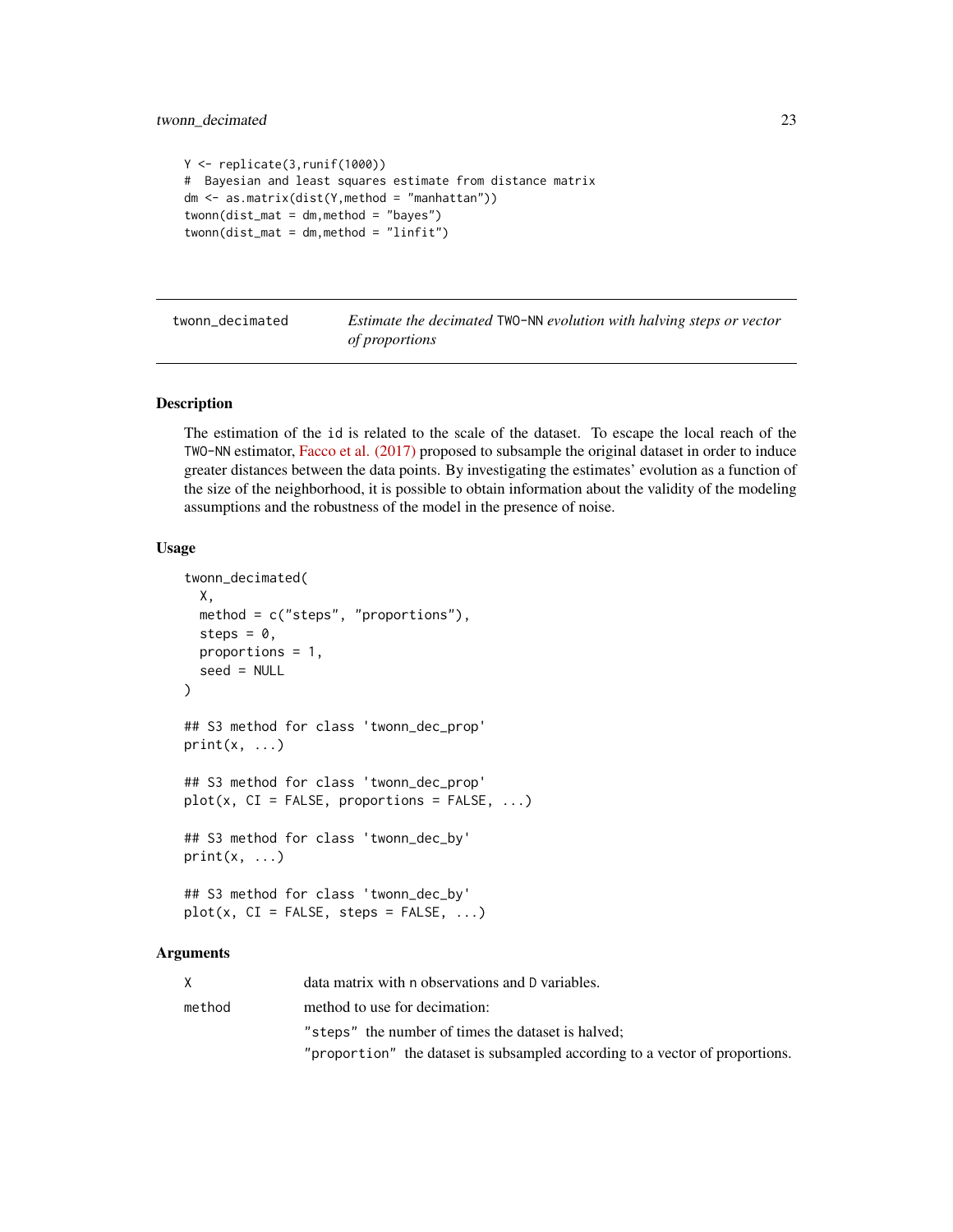<span id="page-23-0"></span>

| steps       | logical, if TRUE, the x-axis reports the number of halving steps. If FALSE, the<br>x-axis reports the log10 average distance.          |
|-------------|----------------------------------------------------------------------------------------------------------------------------------------|
| proportions | logical, if TRUE, the x-axis reports the number of decimating proportions. If<br>FALSE, the x-axis reports the log10 average distance. |
| seed        | random seed controlling the sequence of sub-sampled observations.                                                                      |
| x           | object of class twonn_dec_prop, obtained from the function twonn_dec_prop().                                                           |
| $\cdots$    | ignored.                                                                                                                               |
| СI          | logical, if TRUE, the confidence intervals are plotted                                                                                 |

list containing the TWO-NN evolution (maximum likelihood estimation and confidence intervals), the average distance from the second NN, and the vector of proportions that were considered. According to the chosen estimation method, it is accompanied with the vector of proportions or halving steps considered.

#### References

Facco E, D'Errico M, Rodriguez A, Laio A (2017). "Estimating the intrinsic dimension of datasets by a minimal neighborhood information." Scientific Reports, 7(1), 1-8. ISSN 20452322, doi: 10.1038/s41598-017-11873-y.

Denti F, Doimo D, Laio A, Mira A (2022+). "Distributional Results for Model-Based Intrinsic Dimension Estimators." arXiv preprint. 2104.13832, <https://arxiv.org/abs/2104.13832>.

# See Also

[twonn](#page-19-1)

# Examples

```
X <- replicate(4,rnorm(1000))
twonn_decimated(X,, method = "proportions",
                proportions = c(1, .5, .2, .1, .01)
```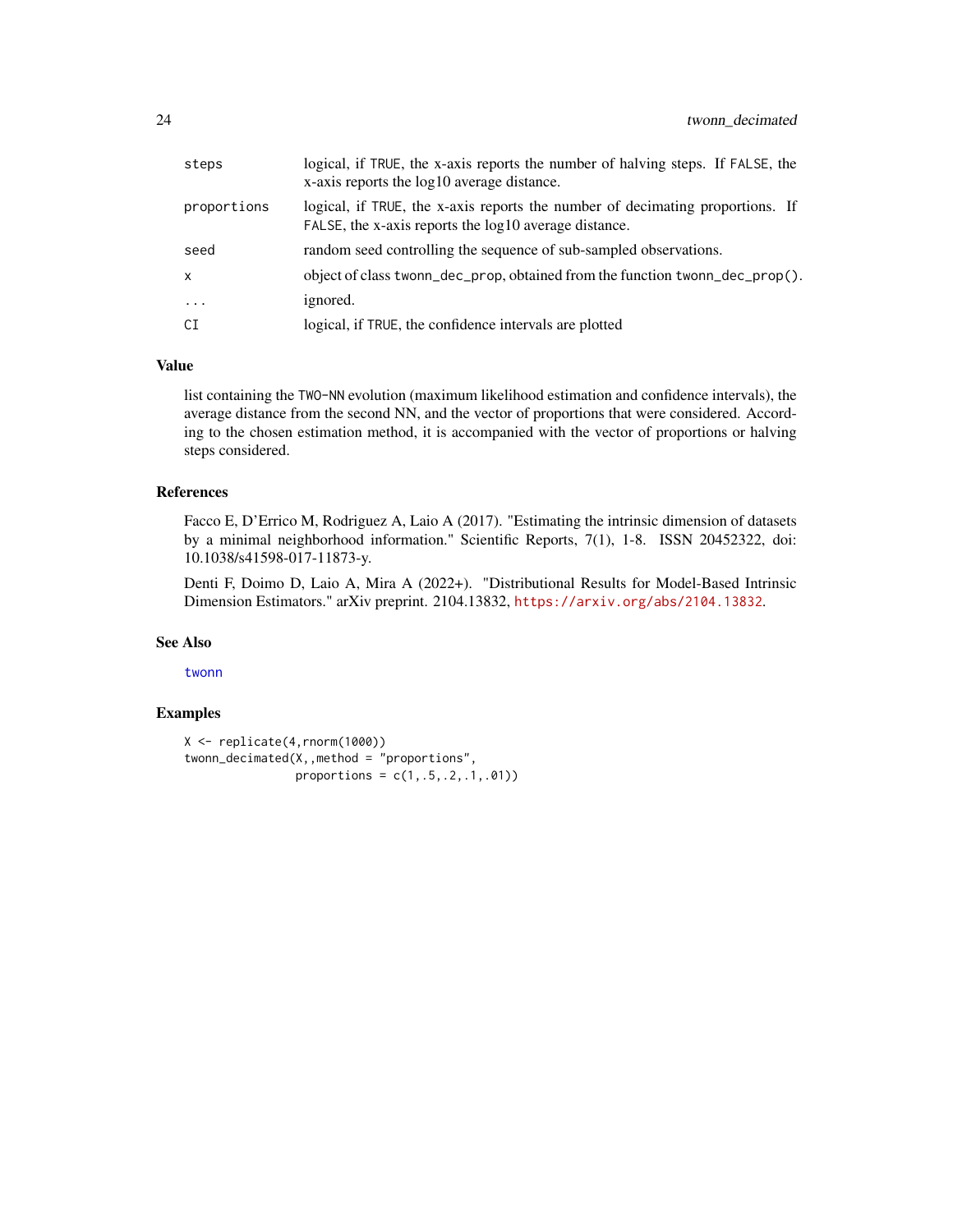# <span id="page-24-0"></span>**Index**

∗ autoplot methods autoplot.gride\_bayes, [2](#page-1-0) autoplot.Hidalgo, [4](#page-3-0) autoplot.twonn\_bayes, [6](#page-5-0) autoplot.twonn\_linfit, [7](#page-6-0) autoplot.twonn\_mle, [8](#page-7-0) autoplot.gride\_bayes, [2,](#page-1-0) *[6–](#page-5-0)[8](#page-7-0)* autoplot.gride\_evolution, [3](#page-2-0) autoplot.gride\_mle, [4](#page-3-0) autoplot.Hidalgo, *[3](#page-2-0)*, [4,](#page-3-0) *[7,](#page-6-0) [8](#page-7-0)* autoplot.twonn\_bayes, *[3](#page-2-0)*, *[6](#page-5-0)*, [6,](#page-5-0) *[7,](#page-6-0) [8](#page-7-0)* autoplot.twonn\_linfit, *[3](#page-2-0)*, *[6,](#page-5-0) [7](#page-6-0)*, [7,](#page-6-0) *[8](#page-7-0)* autoplot.twonn\_mle, *[3](#page-2-0)*, *[6,](#page-5-0) [7](#page-6-0)*, [8](#page-7-0) auxHidalgo, [8](#page-7-0) clustering, [9,](#page-8-0) *[18](#page-17-0)* compute\_mus, [11](#page-10-0) credible\_intervals *(*auxHidalgo*)*, [8](#page-7-0) dgera *(*generalized\_ratios\_distribution*)*, [12](#page-11-0) generalized\_ratios\_distribution, [12](#page-11-0) ggplot, *[3,](#page-2-0) [4](#page-3-0)* ggplot2, *[5](#page-4-0)*, *[7,](#page-6-0) [8](#page-7-0)* gride, *[3,](#page-2-0) [4](#page-3-0)*, [13](#page-12-0) gride\_evolution, [15](#page-14-0) Hidalgo, *[6](#page-5-0)*, *[10](#page-9-0)*, [16,](#page-15-0) *[19](#page-18-0)* id\_by\_class, *[18](#page-17-0)*, [19](#page-18-0) initial\_values *(*auxHidalgo*)*, [8](#page-7-0) plot.gride\_bayes *(*gride*)*, [13](#page-12-0) plot.gride\_evolution *(*gride\_evolution*)*, [15](#page-14-0) plot.gride\_mle *(*gride*)*, [13](#page-12-0) plot.Hidalgo *(*Hidalgo*)*, [16](#page-15-0)

plot.hidalgo\_psm *(*clustering*)*, [9](#page-8-0)

plot.mus *(*compute\_mus*)*, [11](#page-10-0) plot.twonn\_bayes *(*twonn*)*, [20](#page-19-0) plot.twonn\_dec\_by *(*twonn\_decimated*)*, [23](#page-22-0) plot.twonn\_dec\_prop *(*twonn\_decimated*)*, [23](#page-22-0) plot.twonn\_linfit *(*twonn*)*, [20](#page-19-0) plot.twonn\_mle *(*twonn*)*, [20](#page-19-0) posterior\_means *(*auxHidalgo*)*, [8](#page-7-0) posterior\_medians *(*auxHidalgo*)*, [8](#page-7-0) print.gride\_bayes *(*gride*)*, [13](#page-12-0) print.gride\_evolution *(*gride\_evolution*)*, [15](#page-14-0) print.gride\_mle *(*gride*)*, [13](#page-12-0) print.Hidalgo *(*Hidalgo*)*, [16](#page-15-0) print.hidalgo\_class *(*id\_by\_class*)*, [19](#page-18-0) print.hidalgo\_psm *(*clustering*)*, [9](#page-8-0) print.mus *(*compute\_mus*)*, [11](#page-10-0) print.summary.gride\_bayes *(*gride*)*, [13](#page-12-0) print.summary.gride\_mle *(*gride*)*, [13](#page-12-0) print.summary.Hidalgo *(*Hidalgo*)*, [16](#page-15-0) print.summary.twonn\_bayes *(*twonn*)*, [20](#page-19-0) print.summary.twonn\_linfit *(*twonn*)*, [20](#page-19-0) print.summary.twonn\_mle *(*twonn*)*, [20](#page-19-0) print.twonn\_bayes *(*twonn*)*, [20](#page-19-0) print.twonn\_dec\_by *(*twonn\_decimated*)*, [23](#page-22-0) print.twonn\_dec\_prop *(*twonn\_decimated*)*, [23](#page-22-0) print.twonn\_linfit *(*twonn*)*, [20](#page-19-0) print.twonn\_mle *(*twonn*)*, [20](#page-19-0)

#### rgera

*(*generalized\_ratios\_distribution*)*, [12](#page-11-0)

# salso, *[10](#page-9-0)*

summary.gride\_bayes *(*gride*)*, [13](#page-12-0) summary.gride\_mle *(*gride*)*, [13](#page-12-0) summary.Hidalgo *(*Hidalgo*)*, [16](#page-15-0) summary.twonn\_bayes *(*twonn*)*, [20](#page-19-0) summary.twonn\_linfit *(*twonn*)*, [20](#page-19-0)